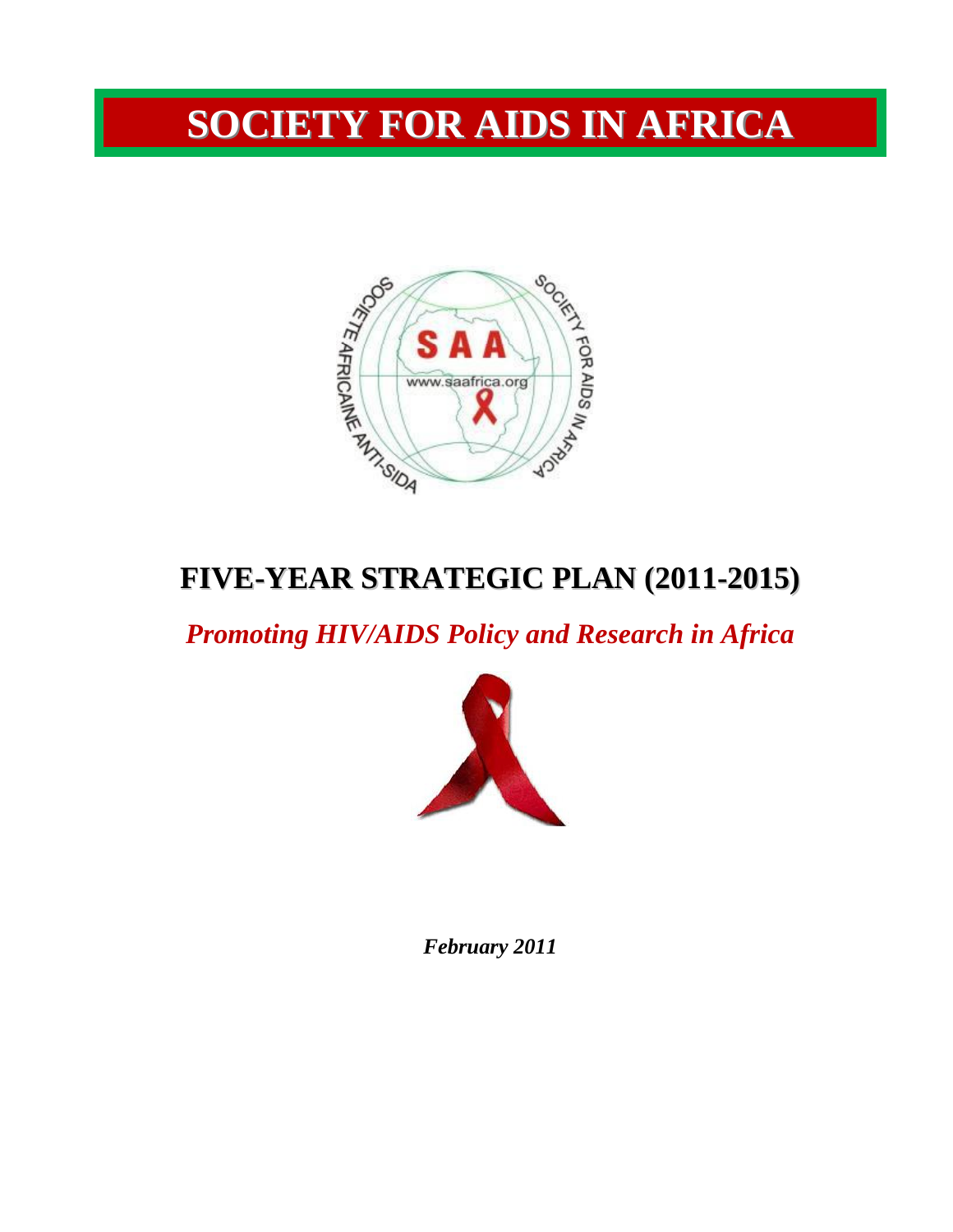## **ACKNOWLEDGMENTS**

The Society for AIDS in Africa (SAA) five-year Strategic Plan was formulated with substantial support of the SAA's Administrative Council, key stakeholders and partners. This action plan is the second of its kind since the inception of SAA. It focuses at enhancing the management system of ICASA conferences, and the strengthening of the SAA Permanent secretariat. The action plan provide equal opportunity for all stakeholders to actively participate in SAA program implementation.

We appreciate the contributions of the Strategic Planning Steering Committee, UNDP, UNAIDS, IAS, SAFAIDS, WaterAid, WHO and other stakeholders for their assistance and buy- in. We also appreciate their commitment to partnering with SAA in the implementation of its action plan.

SAA is also grateful to Bernard Kadasia of the IAS, Dr. Leopold Zekeng UNAIDS Ghana, and Country coordinator for their continued support and active contributions. We thank our unrelenting staff of SAA Permanent Secretariat, under the leadership of Luc Bodea for their dedication. We are also grateful for the technical assistance provided Eunice Peregrino-Dartey in producing this document.

Special thank to Dr Meskerem Grunitzky, UNAIDS Regional Team west and central Africa Director for her steady engagement with ICASA over the years.

We appreciate the Honorable Minister of Health of the Republic of Ghana and to the Ghana AIDS Commission Director as well as all local experts for their valuable contribution towards the elaboration of this strategic plan.

Prof Robert Soudre

SAA President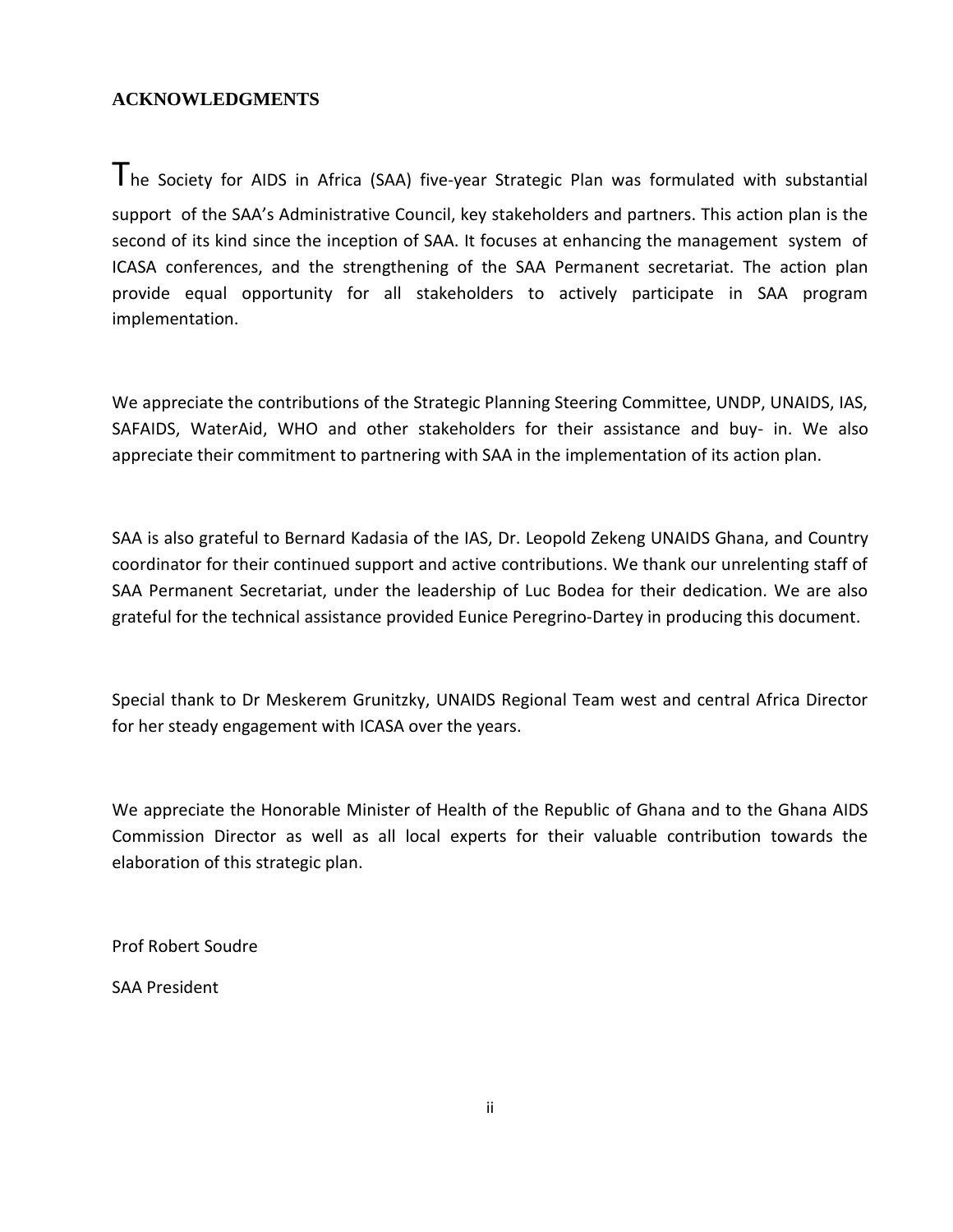#### **FOREWORD by the Executive Director of UNAIDS**

 $\mathsf A$ s we are embarking on the 30th year of the AIDS epidemic, considerable progress has been made towards achieving universal access to HIV prevention, treatment, care and support services. Fewer people are dying from AIDS. The rate of new HIV infections has dropped by 20% in the past 10 years and the number of people living with the virus has stabilized. These achievements would never have been possible without the dynamic drive of the scientific community, which is guiding our action.

However, the progress made remains fragile. Sub-Saharan Africa still accounts for 69% of new infections and more than 10 million Africans have no access to the treatment they need. We are convinced that science has the power to transform things and at this stage of the epidemic, in a context of increasingly limited resources Africa needs more than ever a transformation of the response to HIV.

With regards to prevention, new bio-medical interventions and their application can reshape prevention approaches, if informed by further research, local knowledge and human rights. Regarding treatment, the "treatment 2.0" initiative was launched in 2010 and aims to accelerate access to diagnostics and to cheaper, more efficient and better tolerated drugs. We encourage Africa to produce generic drugs through South-South cooperation and new and enhanced public-private partnerships. It is also necessary to pursue efforts to promote essential innovation in the development of new drugs and to support new approaches in the area of intellectual property rights.

These innovations depend on groups of universities, think-tanks and the implementers to find solutions to specific obstacles that hold back progress. The Society for AIDS in Africa (SAA) custodian of The International Conference of AIDS and STs in Africa (ICASA) therefore offer researchers, policy-makers and communities a platform for exchange, mobilization and promotion of scientific innovation, - in delivering new tools ranging from treatment advances to logistics and application of new social media. The strategic plan of the SAA gives particular attention to these strategic and results-based partnerships.

In this context, we can achieve the objectives of universal access to HIV prevention, treatment, care and support. Furthermore, we should all renew our commitment to ensure that the objective of "Zero new infections, Zero discrimination, Zero AIDS-related deaths" becomes a reality

Dr Michel Sidibe

Executive Director of UNAIDS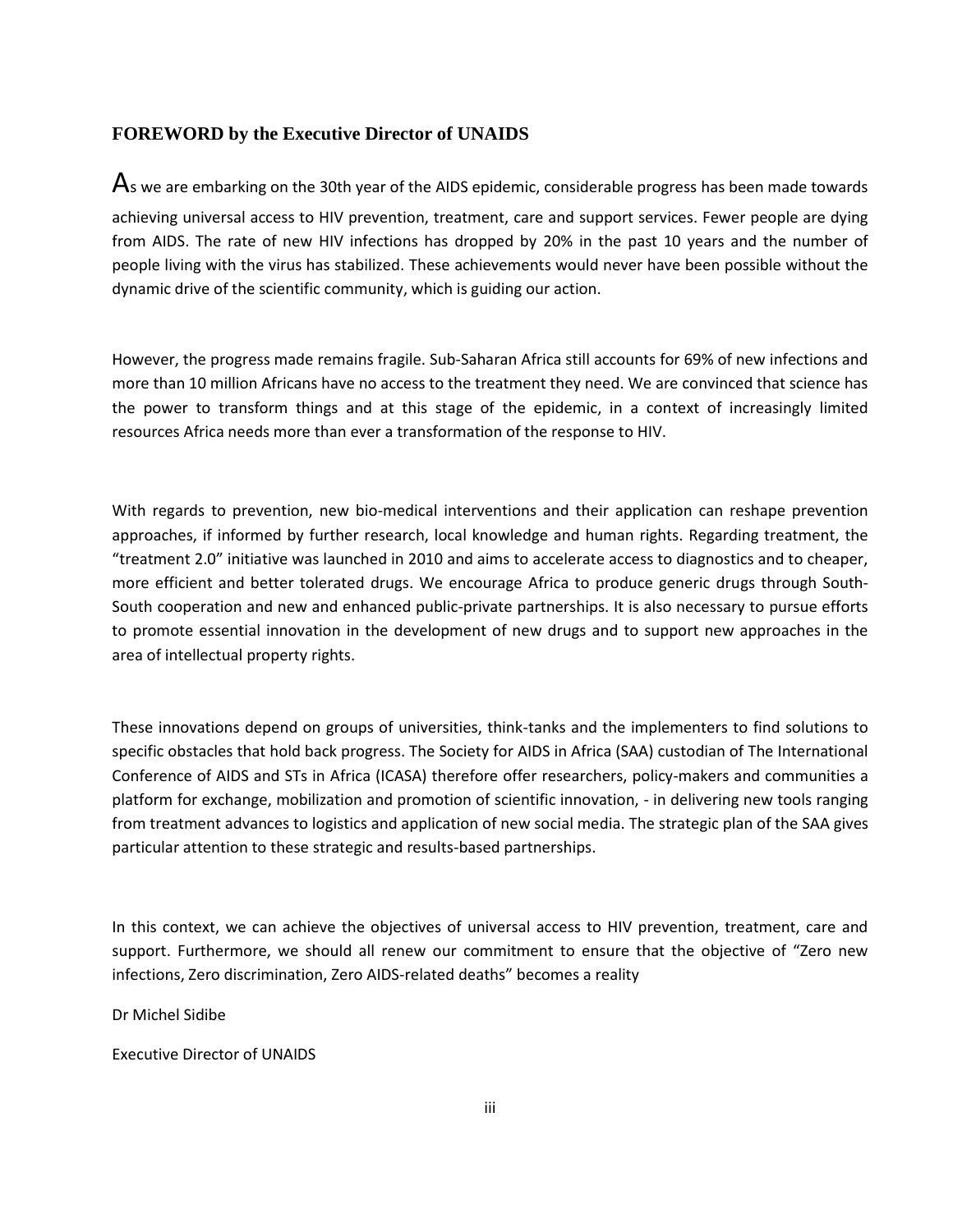## **ACRONYMS**

| <b>AIDS</b>   | <b>Acquired Immune Deficiency Syndrome</b>           |
|---------------|------------------------------------------------------|
| <b>ART</b>    | <b>Antiretroviral Therapy</b>                        |
| <b>ARV</b>    | Antiretroviral                                       |
| AU            | <b>African Union</b>                                 |
| $\bf CP$      | <b>Collaborating Partners</b>                        |
| <b>CSO</b>    | Civil Society Organisation                           |
| <b>ECOWAS</b> | Economic Community of West African States            |
| ED            | <b>Executive Director</b>                            |
| <b>HIV</b>    | Human Immunodeficiency Virus                         |
| <b>IAS</b>    | <b>International AIDS Society</b>                    |
| <b>ICASA</b>  | International Conference for AIDS and STIs in Africa |
| <b>IGA</b>    | <b>Income Generating Activities</b>                  |
| M & E         | Monitoring and Evaluation                            |
| <b>MDG</b>    | Millennium Development Goals                         |
| <b>MOU</b>    | Memorandum of Understanding                          |
| <b>MPR</b>    | <b>Monthly Progress Report</b>                       |
| <b>NAC</b>    | <b>National AIDS Commission</b>                      |
| NGO           | Non-Governmental Organization                        |
| <b>PLHIV</b>  | People Living with HIV                               |
| <b>QPR</b>    | <b>Quarterly Progress Reports</b>                    |
| <b>SAA</b>    | Society for AIDS in Africa                           |
| <b>SADC</b>   | <b>Southern Africa Development Commission</b>        |
| <b>SSA</b>    | Sub-Saharan Africa                                   |
| <b>STI</b>    | <b>Sexually Transmitted Infection</b>                |
| <b>SWOT</b>   | Strengths, Weaknesses, Opportunities & Threats       |
| TB            | Tuberculosis                                         |
| <b>UN</b>     | <b>United Nations</b>                                |
| <b>UNAIDS</b> | United Nations Joint Programme in HIV/AIDS           |
| <b>WHO</b>    | World Health Organization                            |
|               |                                                      |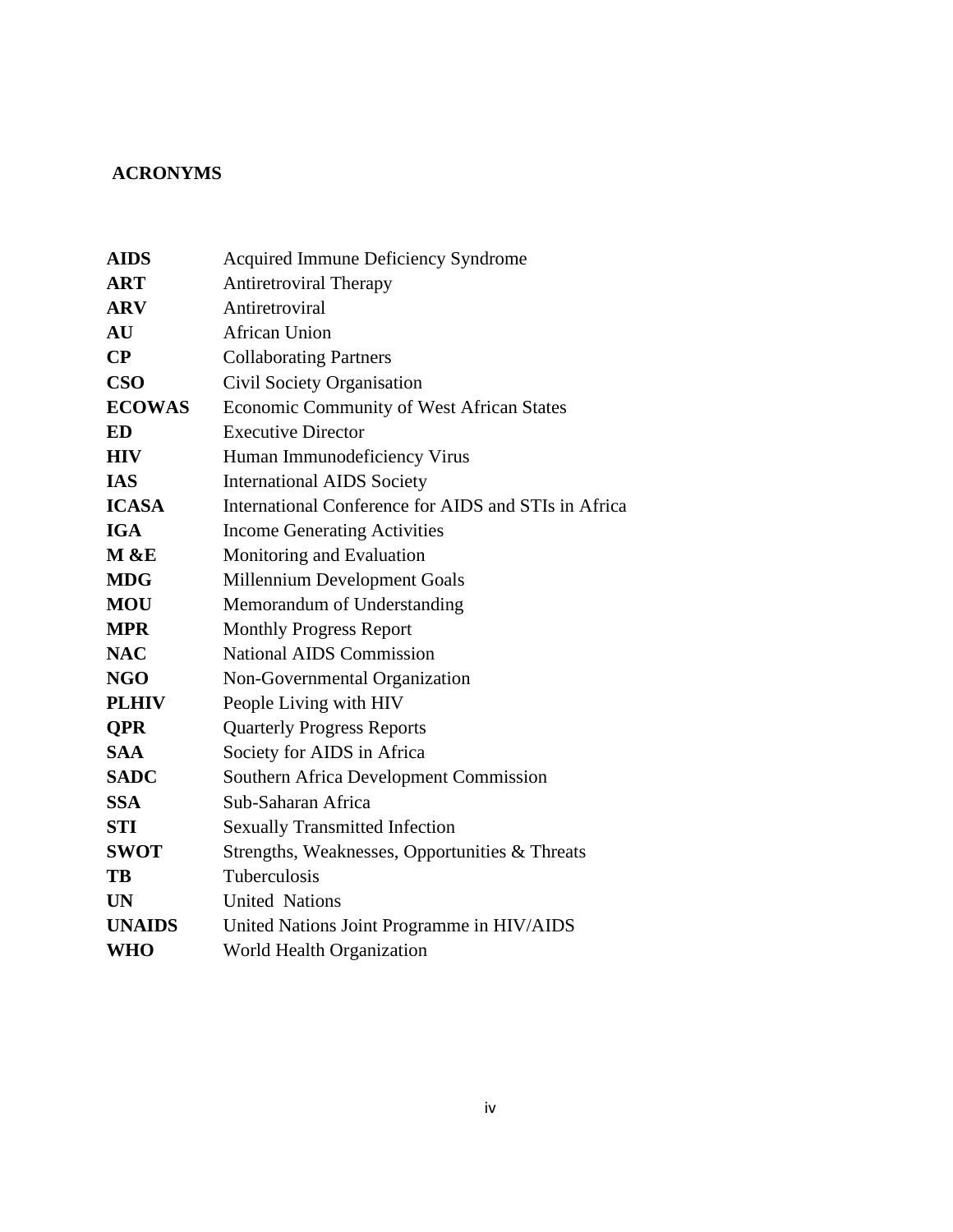## **TABLE OF CONTENTS**

|                                                                        | ii  |
|------------------------------------------------------------------------|-----|
|                                                                        | iii |
|                                                                        | iv  |
|                                                                        | V   |
|                                                                        | vi  |
|                                                                        | 1   |
| 1.1                                                                    | 1   |
| 1.2                                                                    | 1   |
| 1.3                                                                    | 5   |
| 1.4                                                                    | 5   |
| 1.5                                                                    | 6   |
| 1.6                                                                    | 8   |
| 1.7                                                                    | 10  |
| <b>CHAPTER TWO: OUR COMMITMENT TO COMBAT HIV AND AIDS</b>              | 11  |
| 2.1                                                                    | 11  |
| 2.2                                                                    | 11  |
| 2.3                                                                    | 11  |
| 2.4                                                                    | 11  |
|                                                                        | 13  |
| 3.1                                                                    | 13  |
| 3.2                                                                    | 14  |
| 3.3                                                                    | 14  |
|                                                                        | 16  |
| 4.1                                                                    | 16  |
| 4.2                                                                    | 17  |
| 4.3                                                                    | 19  |
|                                                                        | 22  |
| <b>CHAPTER SIX: STRATEGY IMPLEMENTATION, MONITORING AND EVALUATION</b> | 28  |
| 6.1                                                                    | 28  |
| 6.2                                                                    | 29  |
| 6.3                                                                    | 29  |
|                                                                        | 31  |
|                                                                        | 33  |
|                                                                        | 34  |
|                                                                        | 36  |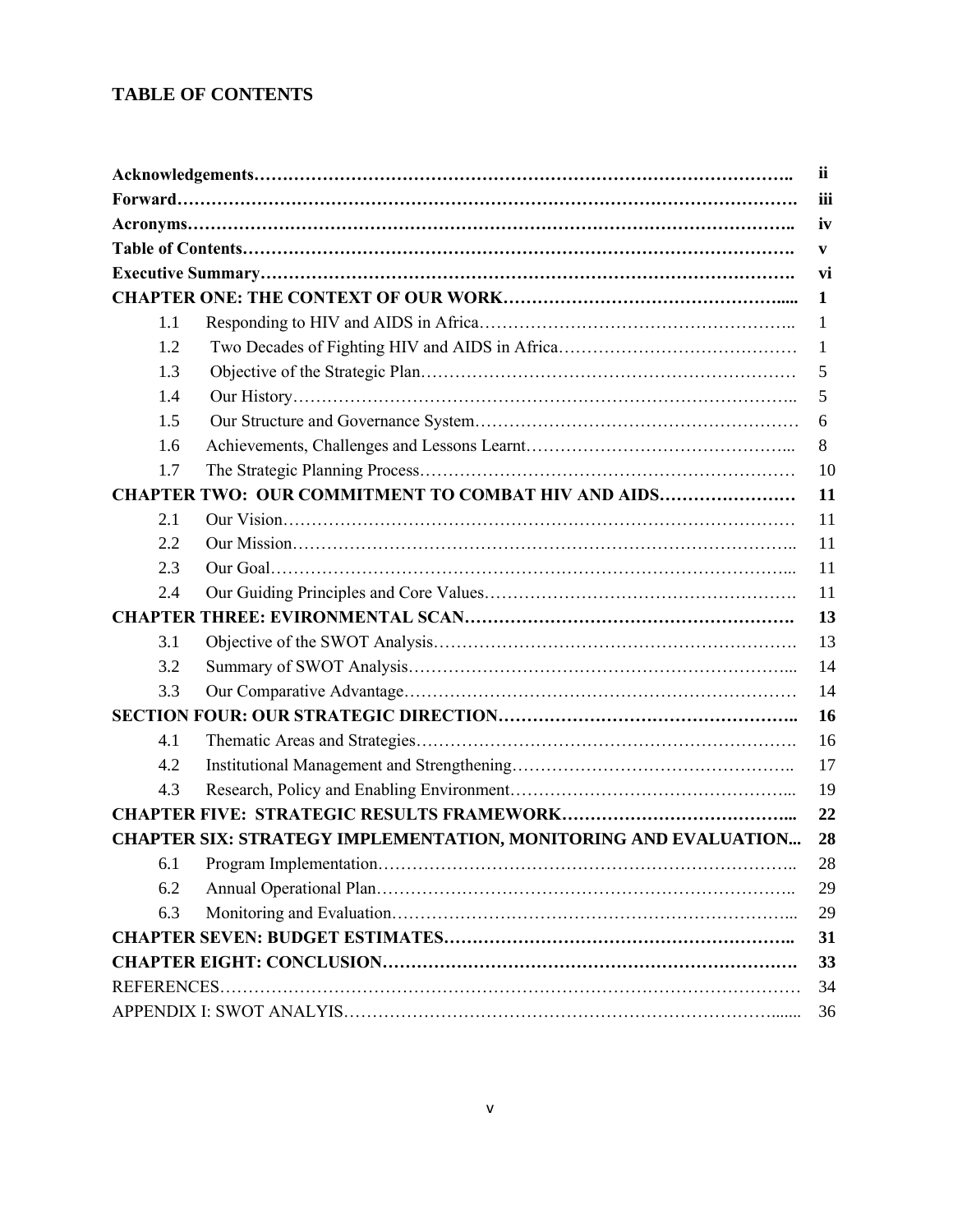## **EXECUTIVE SUMMARY**

**ociety for AIDS in Africa (SAA)** is a non-profit organization dedicated to promote HIV/AIDS research and advocacy to fight the epidemic. SAA envisions an African continent free of HIV, TB and Malaria and their debilitatin HIV/AIDS research and advocacy to fight the epidemic. SAA envisions an African continent **T** free of HIV, TB and Malaria and their debilitating effects on our communities, where there is no stigma and discrimination against PLHIV and their families, and where social justice and equity to accessing treatment prevails.

This Five-Year Strategic Plan (2011-2015) recognizes the need for increased evidence-informed interventions to respond to HIV in Africa. It capitalizes on SAA's strength of having an acknowledged forum for sharing HIV and AIDS research to drive policy, to advocate for an enabling environment to further prevent and control the spread of the virus.

## **Goal**

SAA's goal is to contribute towards the reduction of halve new HIV infections by 2015 in Africa.

## **Strategic Direction**

The strategic direction of SAA for the next 5 years is focused on its mission, stakeholder expectations, and comparative advantage to create and reinforce an organizational culture of *efficiency*, *transparency, accountability*, *results-oriented* and *information sharing* in rolling out its response. The scope of SAA's interventions from 2011 to 2015 will build on the successes and strengths of the  $16<sup>th</sup>$  past ICASAs, to include proactive measures to promote research, information sharing, advocacy and an enabling environment, and strengthen institutional capacity to create excellent.

## **Strategic Objectives**

- Sufficiently strengthened institutional and coordination capacity to enhance SAA corporate image.
- ICASA utilized as an effective platform to promote research and knowledge exchange, and advocate for policy implementation.

## **Thematic Areas and Strategies**

Two thematic areas constitute the pillars on which the SAA strategic plan has been elaborated as thus: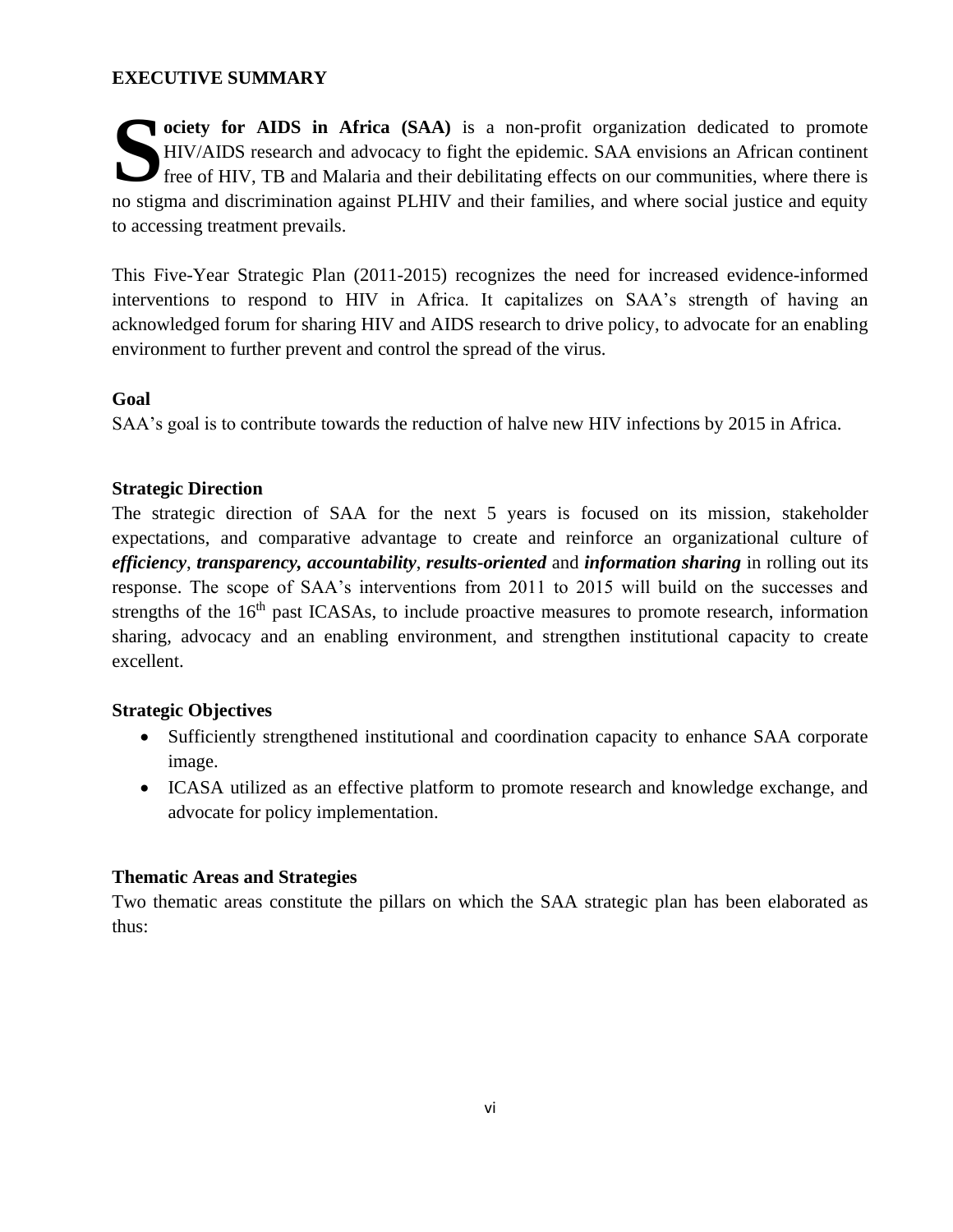## **Institutional Management and Strengthening**

- *Strengthen Institutional Capacity and Governance System*
- *Establish and Maintain Strong Partnerships*
- *Enhance the Image of SAA*
- *Improve Coordination and Management of ICASA and Mid-ICASA*
- *Mobilize, Manage and Account for Resources*

## **Research, Policy and Enabling Environment**

- *Promote Research through ICASA*
- *Promote Membership Development*
- *Promote Policy, Advocacy and Enabling Environment*

## **Strategy Implementation, Monitoring and Evaluation**

The response of the Society for AIDS in Africa will be implemented by the Secretariat, which will put in place *effective*, *efficient*, *accountable* and *transparent* systems to win the trust of all its stakeholders. The Secretariat in collaboration with Africaso, SWAA, UNAIDS, IAS, WHO and other partners will have implementation roles. They will largely be involved in coordination and monitoring of ICASA and Mid-ICASA, and in advocacy and capacity building programs, actively supported by collaborative partnerships. The Secretariat shall ensure that adequate human and logistical capacities are in place to drive a successful program.

Annual Operational Plans will be developed by the Secretariat indicating the scale and extent of work to be undertaken. Lessons learned during the first year of implementation will be used in enhancing subsequent plans.

## **Monitoring and Evaluation**

A monitoring and Evaluation system will be established by the Secretariat to monitor progress and ensure that projected results are achieved, and corrective actions taken where necessary. Monthly, quarterly and annual reports including audit reports will be produced and submitted to the Administrative Council.

A mid-term review will be undertaken in 2013 to determine the extent to which earmarked activities have been implemented. A final evaluation in 2015 will be conducted to assess the efficiency, effectiveness and the outcomes of implemented interventions. Lessons learned through the evaluations will provide input for fine-tuning activities to guide the design of subsequent strategic plans.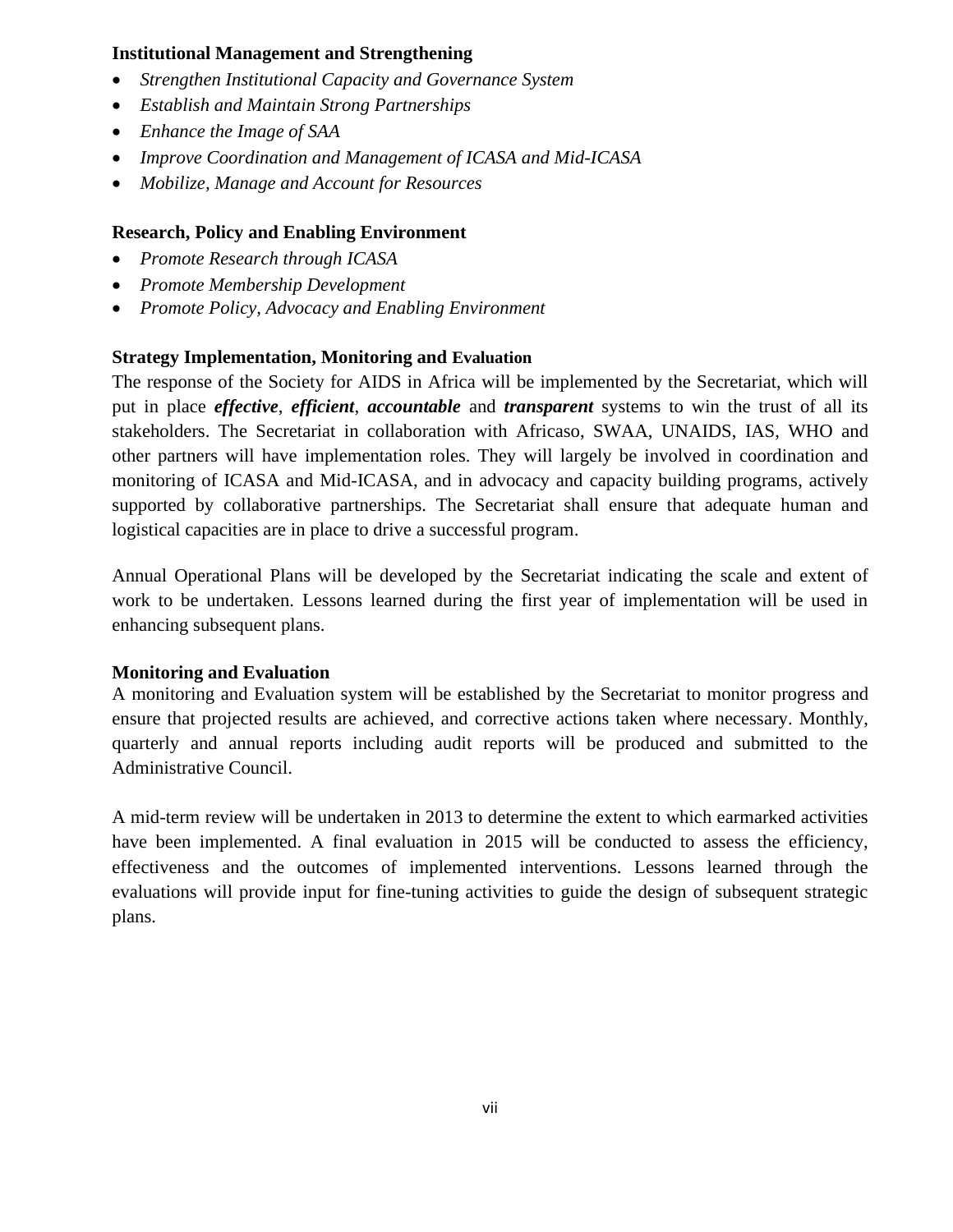## **CHAPTER ONE: THE CONTEXT OF OUR WORK**

## **1.1 Responding to HIV and AIDS in Africa**

The impact of HIV and AIDS in Africa is deeply felt in every aspect of human life due to its devastating effects on economy and society. Africa is the worst affected continent by HIV and AIDS with the highest prevalence concentrated in Southern Africa. Although progress has been made in the global fight against HIV and AIDS, the epidemic continues to devastate Africa with over 22 million people living with the virus, and an estimated 2 million infections in 2008.

HIV and AIDS have defied the most aggressive scientific battles to combat it. The nature of the epidemic in Africa requires evidence-informed and proven interventions to scale up efforts to mitigate its impact, provide universal access to treatment, care and support to people living with HIV and AIDS (PLHIV) and affected persons.

As the leading African organization fostering HIV and AIDS research, the Society for AIDS in Africa (SAA) is committed to coordinating and supporting research efforts through the synergy of different scientific approaches to fight the epidemic. SAA's contribution to this fight is the provision of a critical platform to allow evidence to drive Africa's response to HIV and AIDS, by assembling and disseminating information on operations and scientific research to enable the development of evidence-informed policies, prioritization of programs and the proper allocation of resources to HIV and AIDS.

## **1.2 Two Decades of Fighting HIV and AIDS in Africa**

Already disadvantaged by poverty and other development issues, the African continent saw its chances of development compromised by HIV/AIDS, with the disease rapidly becoming a big barrier to the attainment of the Millennium Development Goals (MDGs) in Africa. To date, Sub-Saharan Africa remains the region with the highest number of infected persons and deaths from HIV and AIDS. AIDS is partially responsible for the decrease in life expectancy and child mortality affecting the attainment of MDG  $4<sup>1</sup>$ . The pandemic has aggravated weak economic growth in many countries and is depleting human capital, the very foundation of social development.

The early 1990s was a bleak period in the history of AIDS in Africa. Prevention campaigns were having minimal effect and there was no visible prospect for effective treatment in Africa. The international community was yet to take efficient action and many national government programs were ill-equipped to deal with the escalating crisis. By the middle of the decade, the seriousness of the epidemic was obvious. In 1993, there was an estimated 9 million people in SSA infected, out of the global total of 14 million. The spread of HIV/AIDS peaked in 1996, with 3.5 million newly infected persons.

<sup>&</sup>lt;sup>1</sup> reduce child mortality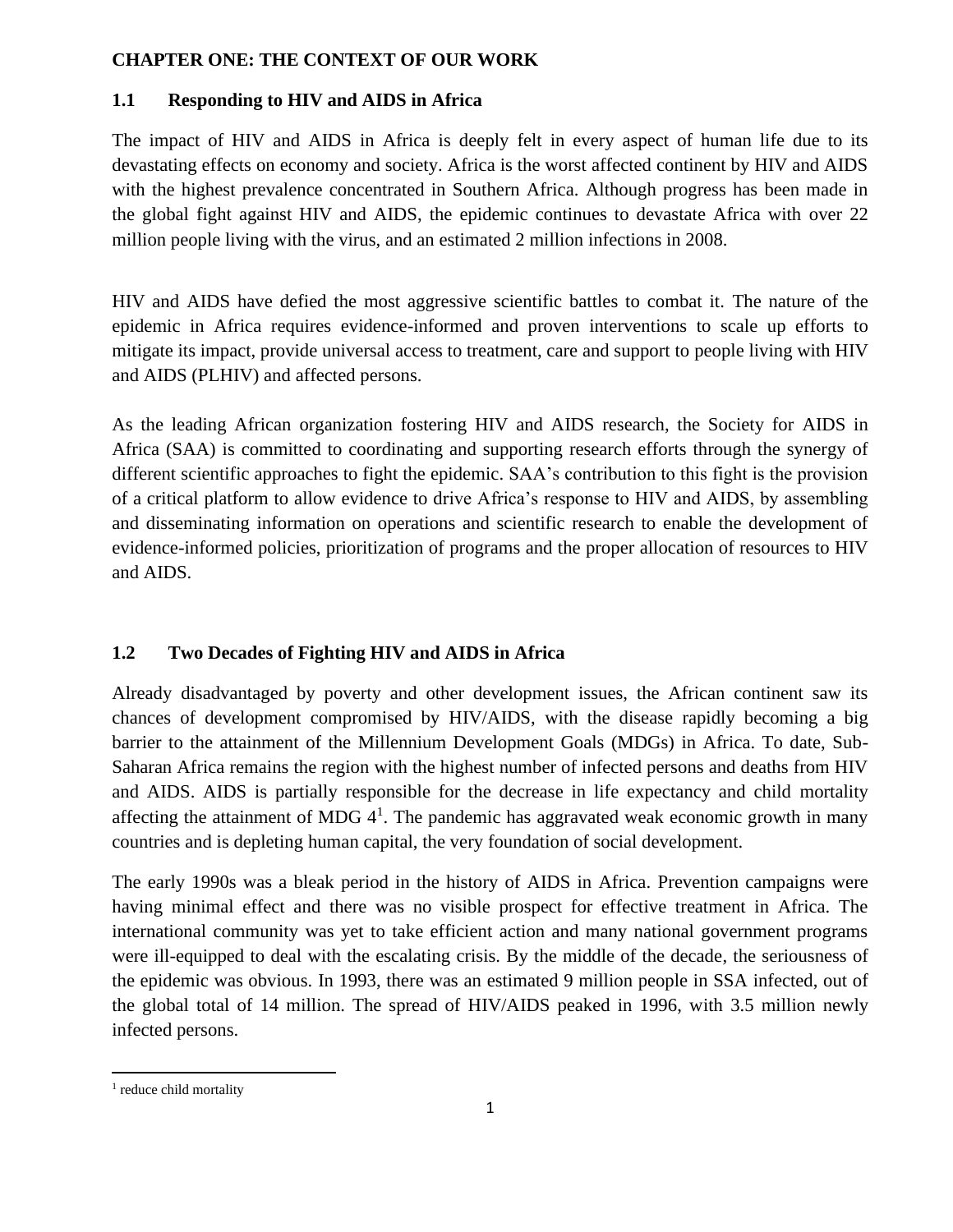As at 1998, 70% of all infected persons were from the region, with an estimated one in seven infections in South Africa. The disease emerged as a health and development crisis over the past decade, with about 90% of children orphaned by AIDS.

In 2001, there were more than 20 million people living with AIDS in Sub-Saharan Africa (SSA), with only 8,000 people accessing treatment. The early response to HIV/AIDS by African governments was slow resulting in a silent spread of the virus. The response has over the years gained more political commitments, making possible for those living with the virus to have access to treatment. In 2003, the World Health Organization (WHO) initiated an ambitious response aimed at putting 3 million people in developing countries on Anti-Retroviral Therapy (ART) by the end of 2005. Although the '3 by 5' target was not met, the campaign managed to substantially increase the number of people on treatment in Africa, and raise political support and financial commitment for HIV/AIDS in resource poor countries. Between 2003 and 2005 the number of people receiving treatment for HIV/AIDS in SSA increased by more than eight-fold to 810 000 from 100 000 people. According to the UNAIDS, about 17% of those in need of ART in Sub-Saharan Africa received them in 2006.

It is increasingly clear that access to drugs to treat HIV/AIDS reduces fear and changes social perceptions of people living with the disease. Although HIV related stigma still exists, it is reducing as fear surrounding the disease lessens and people are more willing to speak openly about AIDS.

AIDS mortality peaked in 2004, with 2.2 million deaths. The number dropped to an estimated 2 million in 2008. Reduction in the prevalence rate of HIV/AIDS is being achieved, but not at the rate to reverse the spread of the disease to meet the MDG  $6^2$ .

Sub-Saharan Africa accounts for two-thirds (67%) of all people living with HIV, and for nearly three quarters (72%) of AIDS related deaths in 2008. An estimated 1.9 million people were newly infected with HIV in SSA in 2008, bringing to 22.4 million the number of people living with HIV. In 2008, more than 14 million children in SSA had lost one or both parents to HIV/AIDS. The total number of people living with the virus in 2008 was more than 20% higher than the number in 2000, and the prevalence was roughly threefold higher than in 1990. While the rate of new HIV infections in SSA has slowly declined, with the number of new infections in 2008 approximately 25% lower than at the epidemic's peak in the region in 1995, the number of people living with HIV slightly increased in 2008. This is partly due to increased longevity from improved access to HIV treatment. Adult (15–49) HIV prevalence declined from 5.8% in 2001 to 5.2% in 2008. In 2008, an estimated 1.4 million AIDS-related deaths occurred in SSA, representing an 18% decline in annual HIVrelated mortality in the region since 2004*.* 

#### *Access to Treatment*

<sup>&</sup>lt;sup>2</sup> MDG 6 calls on countries to stop and reverse the spread of HIV/AIDS and to secure universal access to antiretroviral drugs for people living with HIV/AIDS by 2015.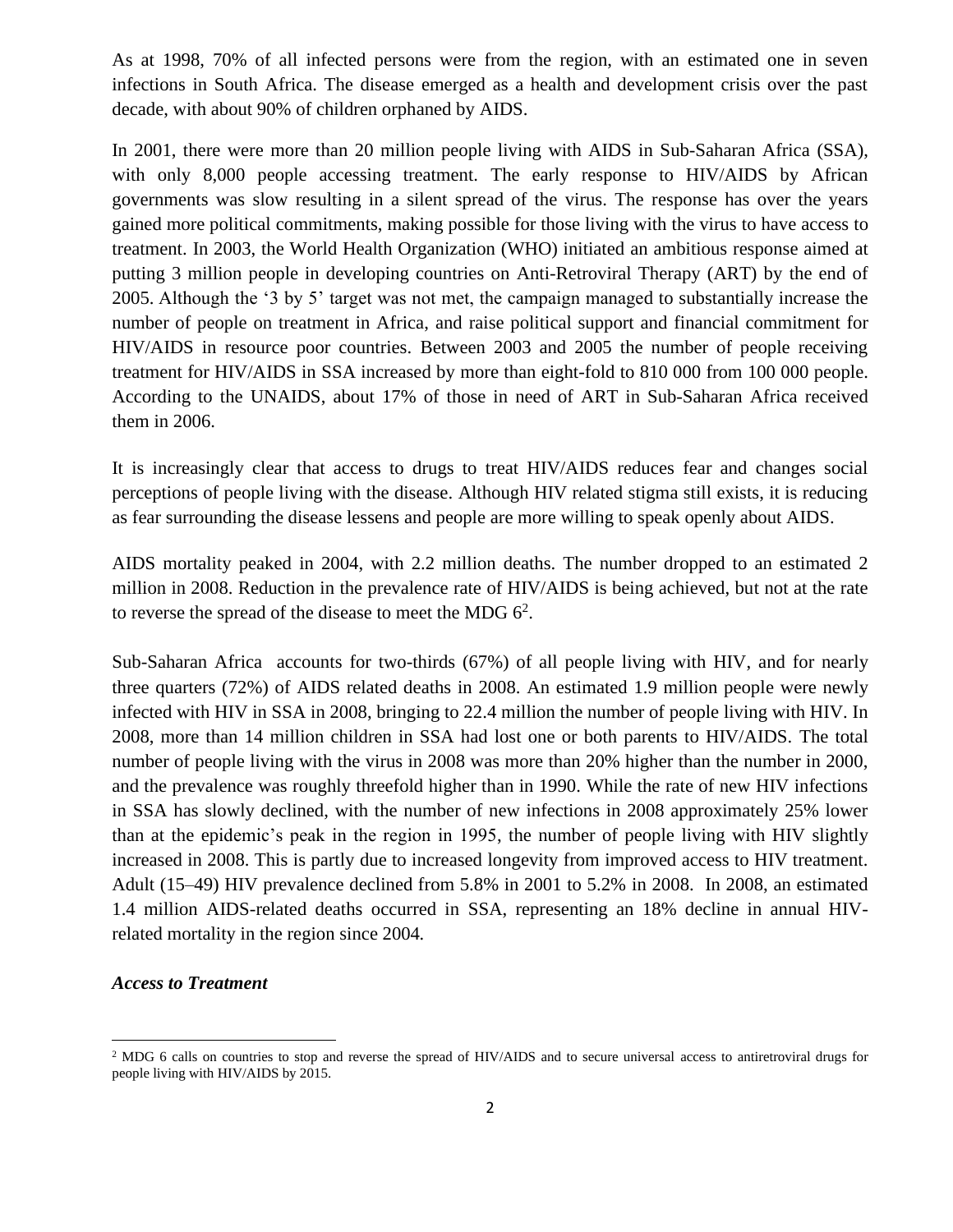By 2008, an estimated 2.9 million people in SSA were receiving ART, compared to about 2.1 million in 2007, an increase of 39%. However, the rate of new infections continues to outstrip the expansion of treatment, drawing attention to the urgent need to intensify both prevention and treatment measures. By the end 2008, 44% of adults and children in the region in need of ART had access to treatment. Five years earlier, the regional treatment coverage was only 2%. As in the case of increased access to antiretroviral therapy, Sub-Saharan Africa has made remarkable strides in expanding access to services to prevent mother to child HIV transmission. In 2008, 45% of HIVpositive pregnant women received antiretroviral drugs, compared with 9% in 2004.

#### *Reducing Stigma and Discrimination*

HIV-related [stigma and discrimination](http://www.avert.org/hiv-aids-stigma.htm) remains an enormous barrier to the fight against AIDS. Fear of discrimination often prevents people from getting tested, seeking treatment and admitting their HIV status publicly. Since laws and policies alone cannot reverse the stigma that surrounds HIV infection, AIDS education in Africa needs to be scaled-up to combat the ignorance that causes people to discriminate.

#### **1.2.1 Sub-Regional Overview**

Sub-Saharan Africa's epidemic varies significantly by sub-region and by country, with most appearing to have stabilized, although often at very high levels, particularly in **southern Africa**. Women and girls continue to be affected disproportionately by HIV in SSA, accounting for approximately 60% of estimated HIV infections<sup>3</sup>. Their vulnerability to HIV in the region stems not only from their greater physiological susceptibility to heterosexual transmission, but also to the severe social, legal and economic disadvantages they are often confronted with.

#### *North Africa*

Lack of timely and reliable epidemiological and behavioural data makes it difficult to obtain a clear state of the epidemic in North Africa. HIV prevalence remains very low compared to SSA<sup>4</sup>. Although overall numbers of reported HIV cases in the region remain small, they have been increasing in several countries partly due to expanded HIV testing efforts. In Algeria, reported HIV cases doubled between 2001 and 2008. Coverage of ART throughout the region also remains low with 14% of people in need of treatment receiving it in 2008. The epidemic in North Africa is concentrated among injection drug users (IDUs), men who have sex with men (MSMs), sex workers and their clients.

#### *Southern Africa*

<sup>3</sup> UNAIDS, 2008; Garcia- Calleja, Gouws, Ghys, 2006

<sup>&</sup>lt;sup>4</sup> In 2008, an estimated 35 000 people in the Middle East and North Africa became infected with HIV, compared to 200,000 in 2001. AIDS-related deaths increased from 11,000 in 2001 to 20,000 in 2008. The total number of people living with HIV in the region at the end of 2008 was estimated to be 310 000.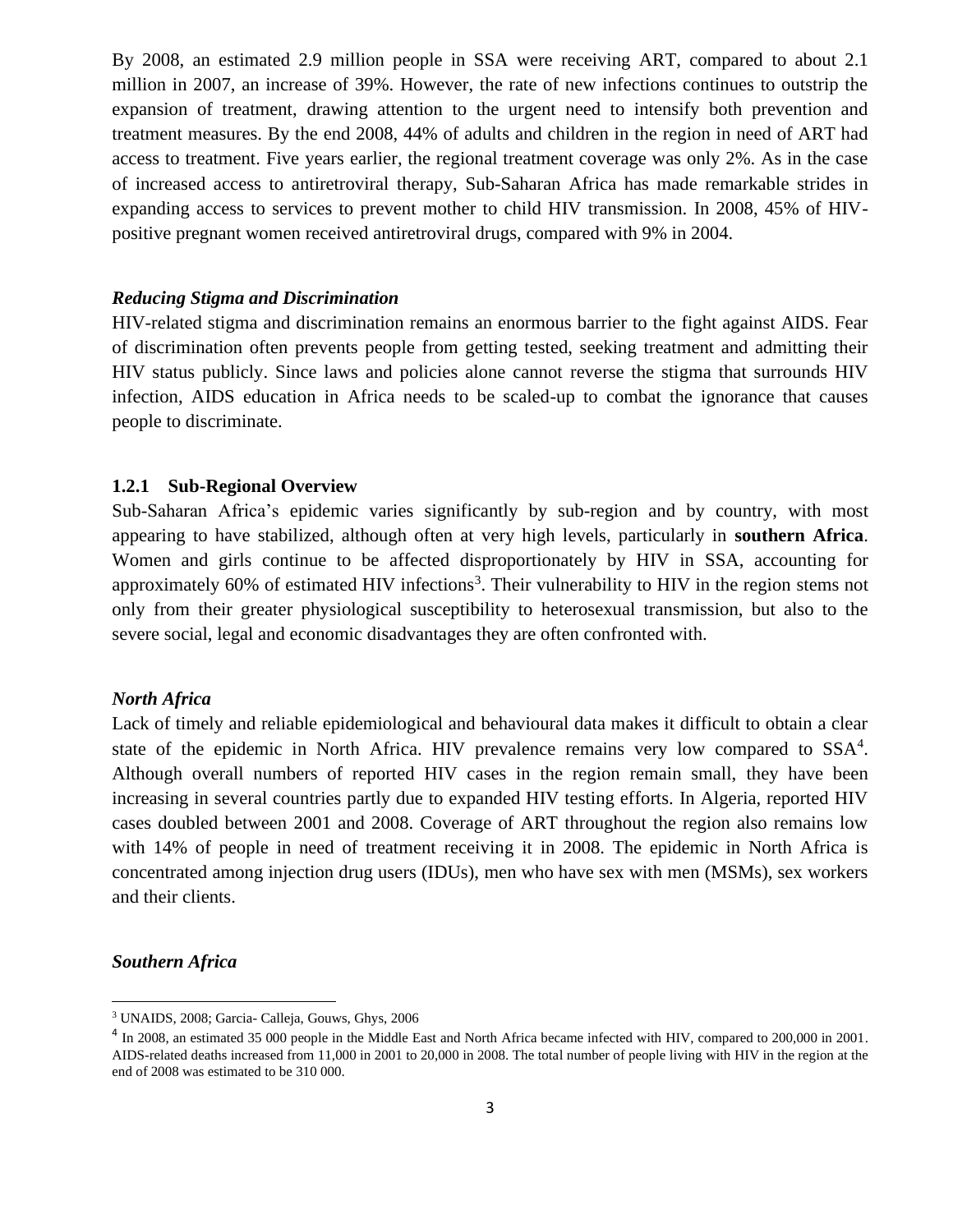The nine countries in southern Africa continue to bear a disproportionate share of the global AIDS burden. Each of them has an adult HIV prevalence greater than 10%. People living with HIV were 5.7 million in 2007, with an adult HIV prevalence of 26%. Swaziland has the most severe level of infection in the world. For southern Africa as a whole, HIV incidence appears to have peaked in the mid-1990s. In most countries, HIV prevalence has stabilized at extremely high levels, although evidence indicates that HIV incidence continues to rise in rural Angola. There is still no evidence of a decline in infections among pregnant women in South Africa, where more than 29% of women accessing public health services tested HIV-positive in 2008<sup>5</sup>. However, while national adult HIV prevalence in South Africa has stabilized, prevalence among young people (aged 15–24) started to decline in 2005 as shown among antenatal clinic attendees (from about 25% in 2004–2005 to 21.7% in 2008) and young men and women included in the national population-based surveys (from 10.3% in 2005 to 8.6% in 2008)<sup>6</sup>.

## *East Africa*

The available evidence suggests that HIV prevalence in East Africa has stabilized and in some settings may be declining. Between 1992 and 1998 prevalence rates in Uganda were estimated to have dropped from 30% to 12% of adults in Kampala. Declines in HIV prevalence reported in Uganda in the past decade appear to have reached a plateau<sup>7</sup>, although these trends may partly be related to the roll-out of antiretroviral therapy programs. In Burundi**,** HIV prevalence fell among young people aged 15 to 24 in urban areas between 2002 and 2008 (4% to 3.8%) and in semi-urban areas (6.6% to 4%) during the same period, while HIV prevalence increased in rural areas from 2.2% to 2.9%.

#### *West and Central Africa*

West Africa has been relatively less affected by HIV infection than other regions of SSA. Although HIV prevalence in West and Central Africa is much lower than in southern Africa, the sub-region is faced with several serious national epidemics. While adult HIV prevalence is below 1% in three West African countries (Cape Verde, Niger and Senegal), nearly one in 25 adults (3.9%) in Côte d'Ivoire and 1.9% of the general population in Ghana are living with  $HIV<sup>8</sup>$ . While  $HIV$  prevalence in the general population in Ghana has remained stable, prevalence among 15–24-year-olds fell from  $3.2\%$  in 2002 to 2.5% in 2006<sup>9</sup>. Other national epidemics also appear to have stabilized, including Sierra Leone, where population-based surveys in 2005 and 2008 both found an overall HIV prevalence of 1.5%.

#### **1.3 Objective of the Strategic Plan**

<sup>5</sup> Department of Health, 2009

<sup>6</sup> Shisana et al., 2009

<sup>7</sup> Wabwire- Mangen et al., 2009

<sup>8</sup> UNAIDS, 2008

<sup>9</sup> Bosu et al., 2009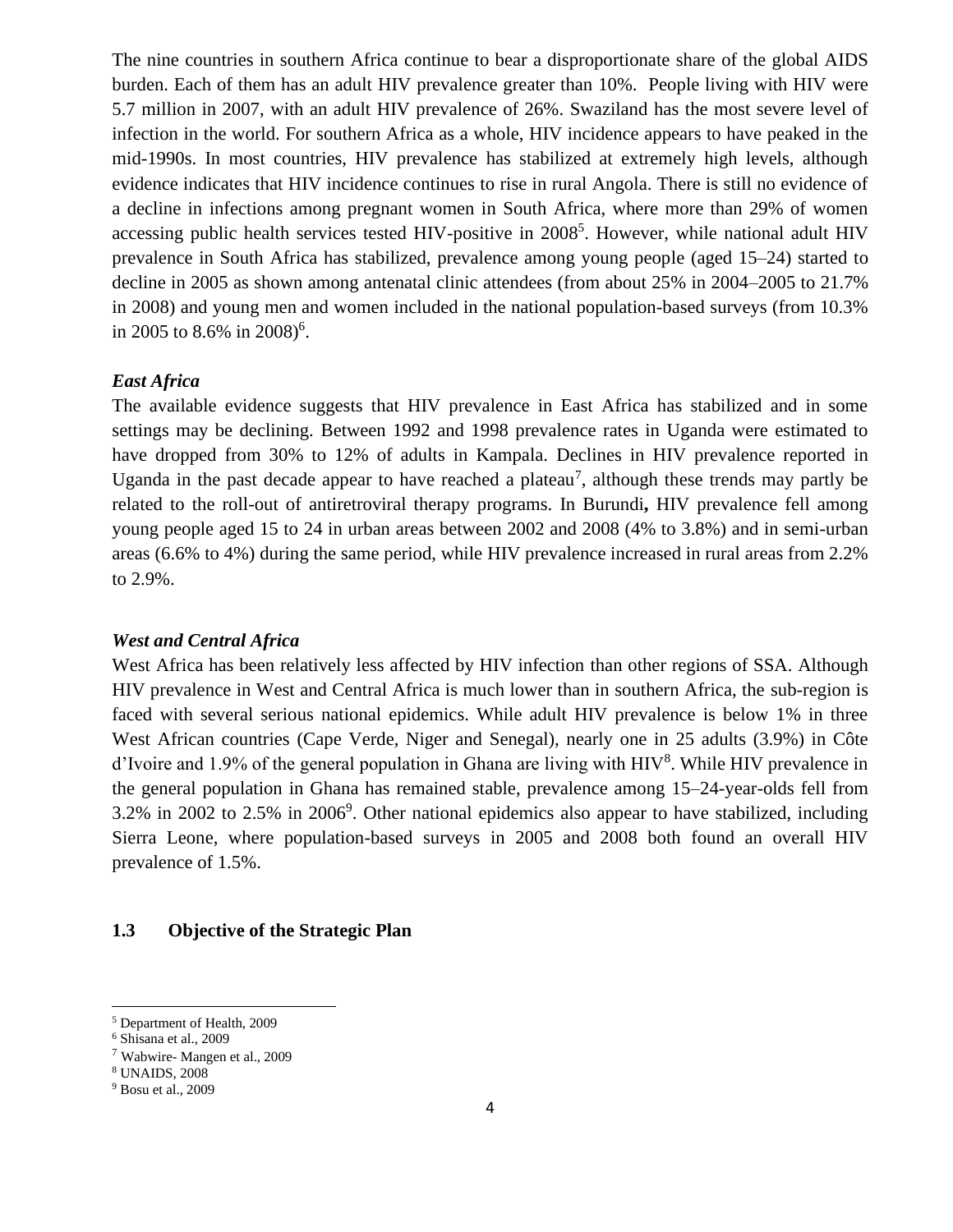The Strategic Plan presents the course of action by SAA for intensifying its response to fight HIV and AIDS over the next five years (2011-2015). It is a road map that describes our vision and mission, the objectives we try to achieve, and the principles and strategies that guide our interventions.

## **1.4 Our History**

The Society for AIDS in Africa is a non-governmental and not-for profit organization founded in 1989 at the fourth International Symposium on AIDS and Associated Cancers in Africa (now  $ICASA<sup>10</sup>$  held in Marseille France by a group of African scientists, activists and advocates in response to the HIV and AIDS epidemic. The establishment of SAA was in response to agitations by some African scientists for the conference to be organized in Africa, which had begun the previous year (1988) at the third meeting in Arusha, Tanzania. The conference had until then been organized outside the African continent. The cause of these scientists was supported by the Executive Director of UNAIDS, Peter Piot.

In I990, an Executive Committee was established during the conference held in DR Congo to oversee the establishment of the Society, and to coordinate subsequent ICASA meetings. The Society was officially registered in Nairobi, Kenya, and the first election of regional delegates was held in October 1990 in Kinshasa, DR Congo. During the SAA inaugural meeting in Kinshasa, Nairobi was selected as the Secretariat headquarters and the Society was officially registered there.

At the Morocco meeting in 1993, a unanimous decision of biennially organized ICASA was adopted by the SAA Council. The first biennial ICASA was held in Kampala in 1994 and thereafter in Cote d'Ivoire in 1997, Zambia in1999, Burkina Faso in 2001, Kenya in 2003, Nigeria in 2005 and Senegal in 2008. Ethiopia was elected in 2009 as the host of ICASA 2011 after a rigorous evaluation of various countries that bid to host the conference.

The first SAA International Scientific Symposium, also known as the Mid-ICASA was held in Sudan in 2007.

## **1.5 Our Structure and Governance System**

The Society for AIDS in Africa is governed by an Administrative Council that acts within the confines of the constitution. The Administrative Council is made up of 15 members who represent all 5 regions in Africa as follows: Southern Africa -3, West Africa-3, Eastern Africa-3, Northern Africa-2, Central Africa-2, and 2 international members.

Members of the Administrative Council are elected every four years. Four members comprising a representative of civil society, NAP+, SWAA, AfricASO and African Youth Network have observer status on the Council.

<sup>10</sup> International Conference on AIDS and STIs in Africa (ICASA)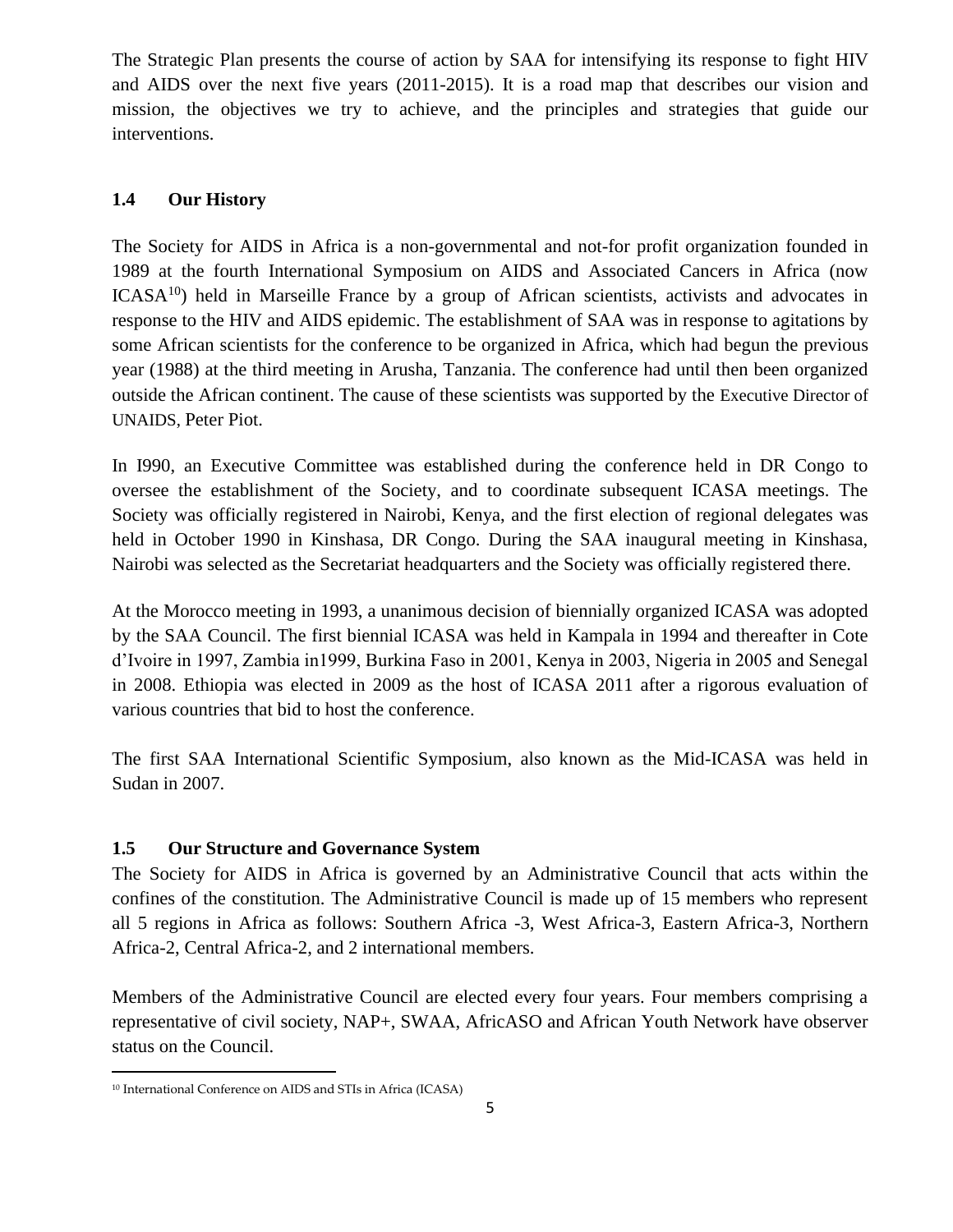**The Administrative Council** is responsible for electing the Executive Council which is made up of the President, Vice President, Treasurer, Vice Treasurer and Administrative Secretary. The Executive Council takes decisions on behalf of the Administrative Council. The Administrative Secretary is an ex-officio and non-voting member who heads the Secretariat, with direct responsibility for the day to day administration of the Secretariat. The Administrative Council leverages its influence by inspiring membership engagement and helping with fundraising and advocacy among others.

**The Executive Council** is ultimately responsible for governing SAA. It is made up of members who collaborate to set the strategic direction of the organization, providing oversight and supervision to ensure that the management and operations of Society are legal, effective and appropriate. It is responsible for executing decisions made by the Administrative Council at the bi-annual meeting. The Executive Council is empowered to take decisions on behalf of the Administrative Council. The President presides over the Executive Council.

**The President** represents the Society and his/her responsibilities include presiding over all Executive Council meetings, the Administrative Council and the General Assembly, calling extraordinary meetings as necessary and appointing members of committees.

**The Vice President** undertakes responsibilities as directed by the President, and is designated Chairman if the President vacates his/her office, or is incapacitated to function.

**The Administrative Secretary** liaises with all key stakeholders and handles administrative issues. He/she is responsible for processing membership applications and tabulates votes in all elections, and undertakes any other duties specified by the President.

**The Treasurer** in collaboration with the Administrative Secretary collects and administers all funds of SAA, and submits annual budget and annual financial reports to the Administrative Council.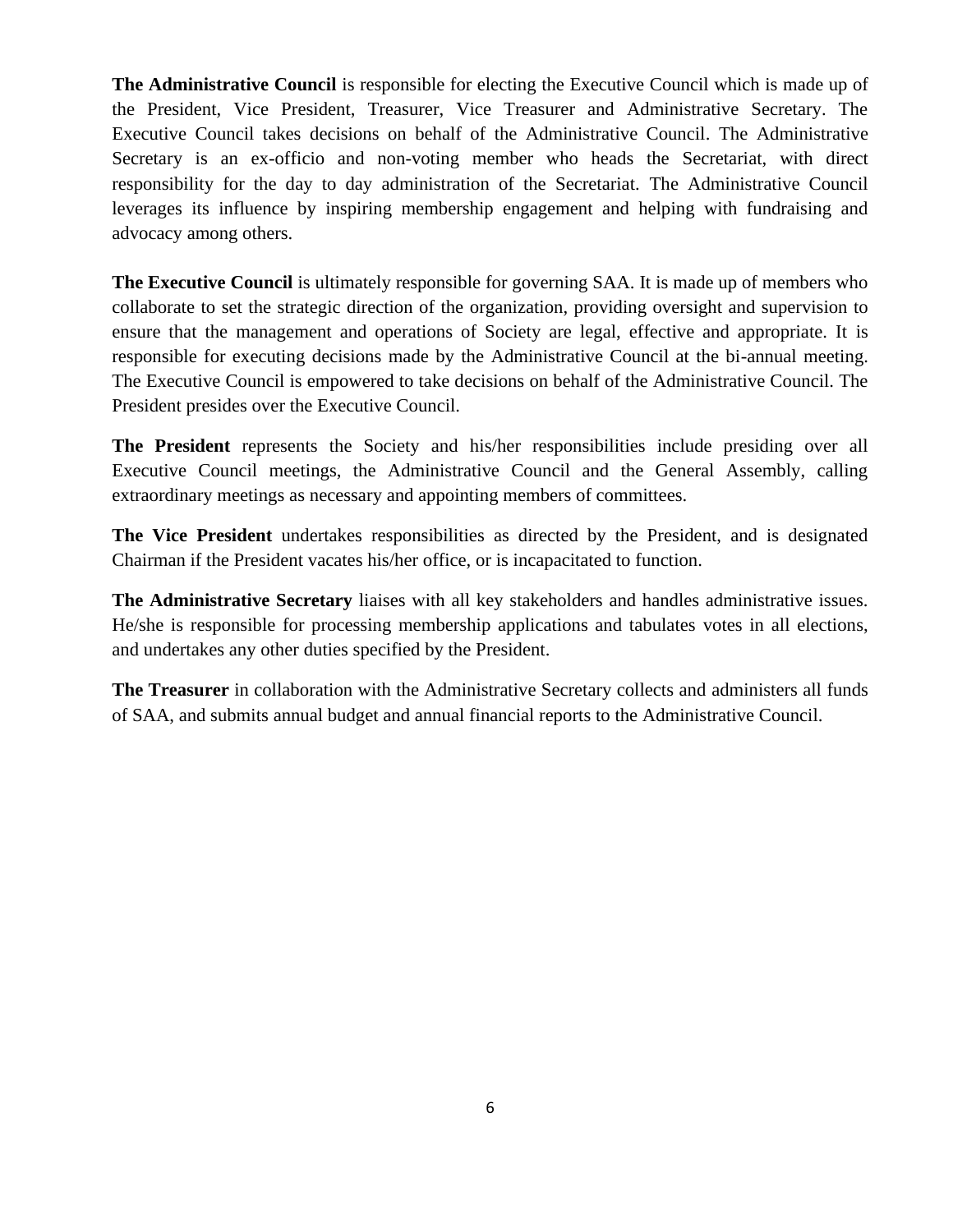

## **1.6 Achievements, Challenges and Lessons Learnt**

## **Achievements**

## *Over Two Decades of Experience in Organizing ICASA*

The Society for AIDS in Africa has over the past 20 years provided a forum for African scientists, health providers, social leaders, political leaders and communities to come together to share experiences and updates on the response to the HIV and AIDS pandemic in the continent and around the world. ICASA is well respected and acknowledged as the principal conference on HIV in Africa. SAA has so far conducted 15 successful ICASAs which have taken place in 12 African countries and twice in Europe.

Overall, more than 80,000 participants have benefitted from research knowledge throughout the period. The 15th International Conference on AIDS and STIs in Africa (ICASA 2008) was held in Dakar, Senegal. The conference was attended by approximately 6,500 participants, of whom 3,721 were regular, paid delegates representing 86 countries, the majority in the African region. High profile personalities and political figures such as Jacques Chiraq, Graca Mandela and the wife of the Moroccan President have been guests to ICASA.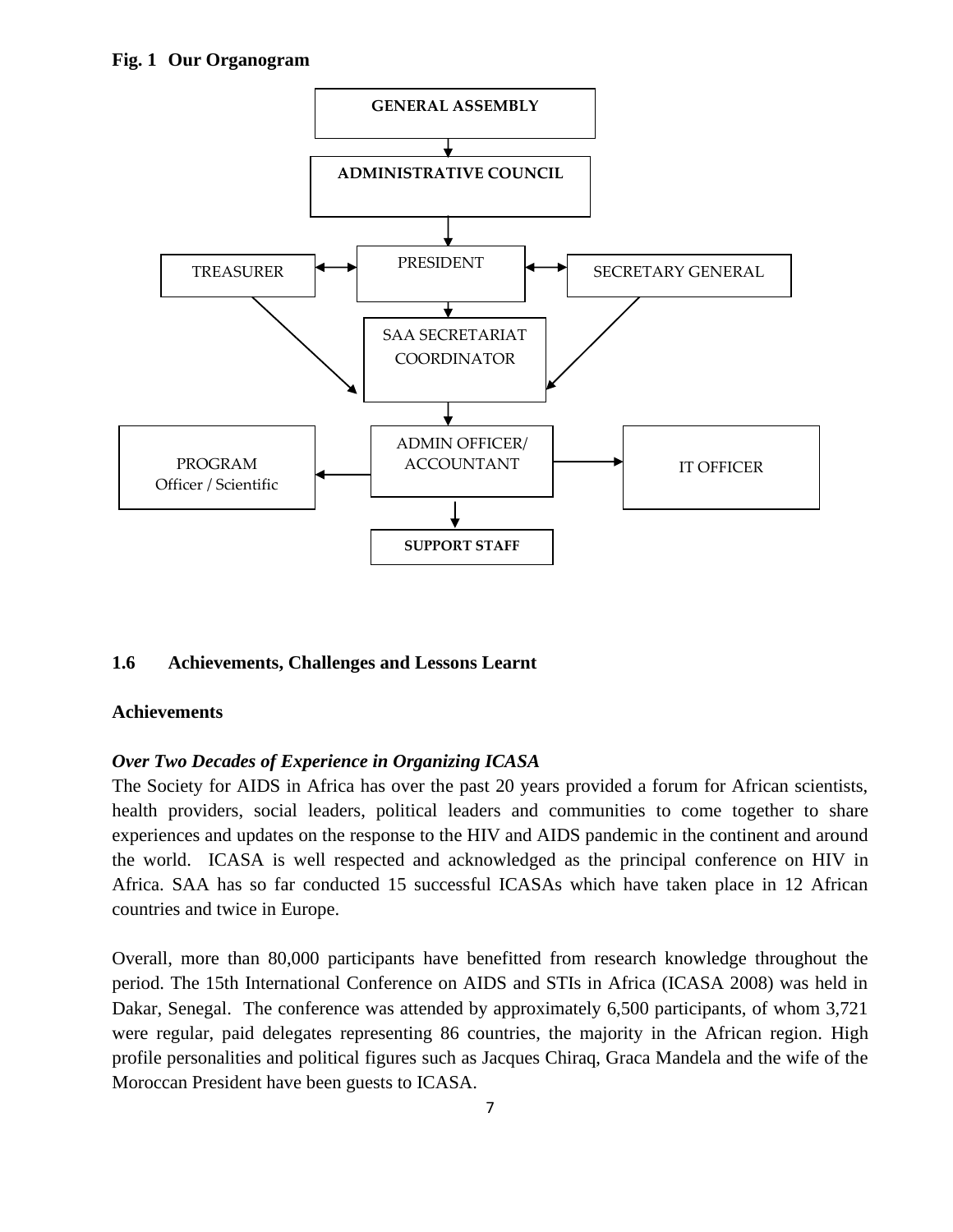With support from the government and people of Sudan, SAA organized its first Scientific Symposium<sup>11</sup>, in Sudan in 2007 on anti-retroviral drug resistance in Africa. Outcomes of this conference included recommendations on strategies to address care, treatment, drug resistance and adherence to anti-retroviral therapy, as well as strategies for dealing with cervix cancer.

Ethiopia was elected the host of ICASA 2011 after a rigorous evaluation of various countries that bid to host the conference. SAA has established clear processes and procedures to more effectively control and coordinate ICASA in the form of a Memorandum of Understanding (MOU) signed with Ethiopia, which is being enforced by the Secretariat.

## *Undertook Electoral Reforms*

There has been recent progress in revitalizing governance through electoral reforms with the encouragement and support of the International AIDS Society (IAS). Through this effort, an electronic voting system was put in place and successfully utilized to conduct elections in October 2008.

#### *Establishment of SAA Permanent Secretariat*

With support from ICASA 2005; Prof Femi Soyinka, and the IAS Grant, SAA established and acquired a permanent secretariat in Accra, Ghana in November 2009. The secretariat will coordinate and support a collaborative response that makes research, capacity building, advocacy, transparency and accountability more effective, and will play a role of permanent secretariat to ICASA.

#### **Challenges**

#### *Lack of Funds*

The major challenge that has beset SAA is lack of funds. Apart from a few partners such as UNAIDS, WHO and IAS who have provided support, and the meager funds from ICASA, there has not been a concerted effort towards mobilizing funds for operations.

#### *Lack of Enforcement of Control Systems of ICASA*

SAA has not been able to effectively enforce the control systems set up for the management of ICASA. As such, some host countries have refused to use the prescribed software for technical and financial reporting, thereby making it extremely difficult for the Secretariat to know the true state of affairs, and the corresponding revenue due to the Society.

<sup>&</sup>lt;sup>11</sup> The Scientific Symposium is also known as Mid-ICASA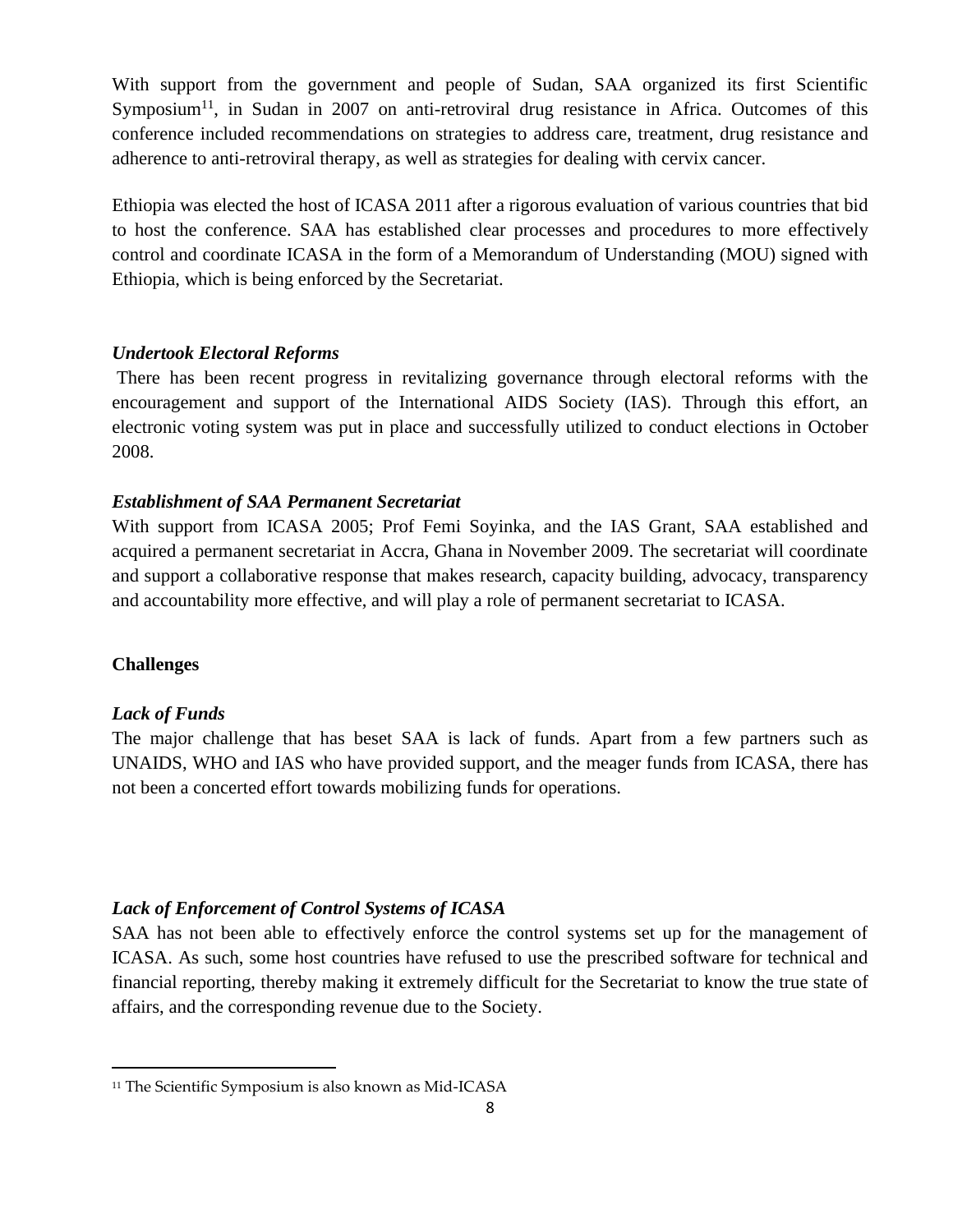#### **Lessons Learnt**

## *ICASA is a Viable and Major Source of income*

ICASA is still regarded as the most important conference on HIV and AIDS in Africa, and attendance is very high, with a total average of over 80,000 people participating in 15 conferences. It is a quality forum presenting the best assessments and analysis of the status of the epidemic in Africa, and on the progress in the response. Experience in organizing ICASA for two decades shows that a well managed conference can be a sustainable source of mobilizing revenue for SAA. With over 6,500 participants attending the 2008 conference, the potential for revenue accruing from participating fees and merchandise can be substantial. Developing and maintaining professional conference organizing capacity in SAA through its permanent secretariat will ensure tremendous advantages in this endeavor.

## **1.7 The Strategic Planning Process**

An eight member Strategic Planning Steering Committee was set up by SAA to help formulate a five-year plan to guide program implementation, with a Consultant as the facilitator. An extensive desk review was conducted, and a SWOT Analysis undertaken in consultation with the Steering Committee and other partners to determine the strategic position of SAA and its environment to help chart out the plan.

A draft Strategic Plan was developed and validated by stakeholders after which consensus was built on the core elements of the plan, including the prioritization of interventions and activities to be undertaken.

This document presents the new direction and focus of SAA from 2011 to 2015, in support of efforts towards achieving Millennium Development Goal (MDG) 6, which calls for reversing the spread of HIV and AIDS by 2015.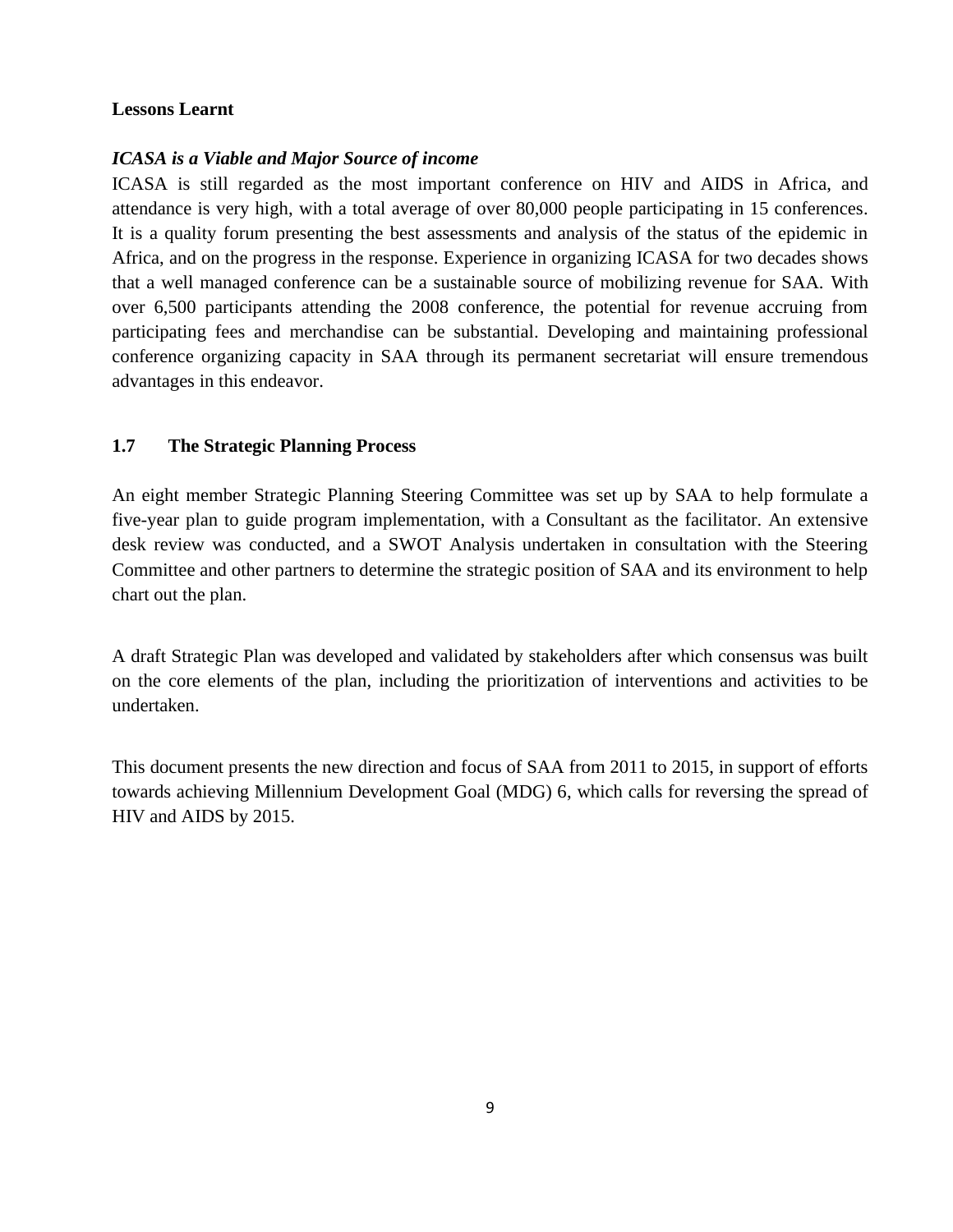## **CHAPTER TWO: OUR COMMITMENT TO COMBAT HIV AND AIDS**

#### **2.1 Our Vision**

SAA envisions an African continent free of HIV, TB and Malaria and their debilitating effects on our communities, where there is no stigma and discrimination against PLHIV and their families, and where social justice, and equity to accessing treatment prevails.

### **2.2 Our Mission**

An African-led and owned organization that collaborates with other national, sub-regional, regional, continental and international organizations and partners, to promote research and policies to fight HIV and co-infections on the continent.

#### **2.3 Our Goal**

To contribute towards the reduction of halve new HIV infections by 2015 in Africa.

## **2.4 Our Guiding Principles and Core Values**

The following principles and values underpin and guide our actions:

- 1. **Independent:** The organization shall be independent. Its policies, vision, and activities shall not be determined by any for-profit corporation, donor, government, government official, political party, or other NGO.
- 2. **Not-for-profit:** SAA shall be organized and operated as a not-for-profit organization. Any resources generated through its operations shall be utilized solely to help the organization fulfill its mission and objectives.
- 3. **Respect for Human Rights and Dignity**: As the Universal Declaration of Human Rights states, all human beings are born free and equal in dignity and rights, are endowed with reason and conscience, and should act towards one another in a spirit of brotherhood. Everyone has the right of freedom of thought, conscience and religion; this right includes freedom to make choices including participating in researches either alone or in community with others and in public or private, to manifest his ability to make suggestions and decisions. (Universal Declaration of Human Rights, Article 18).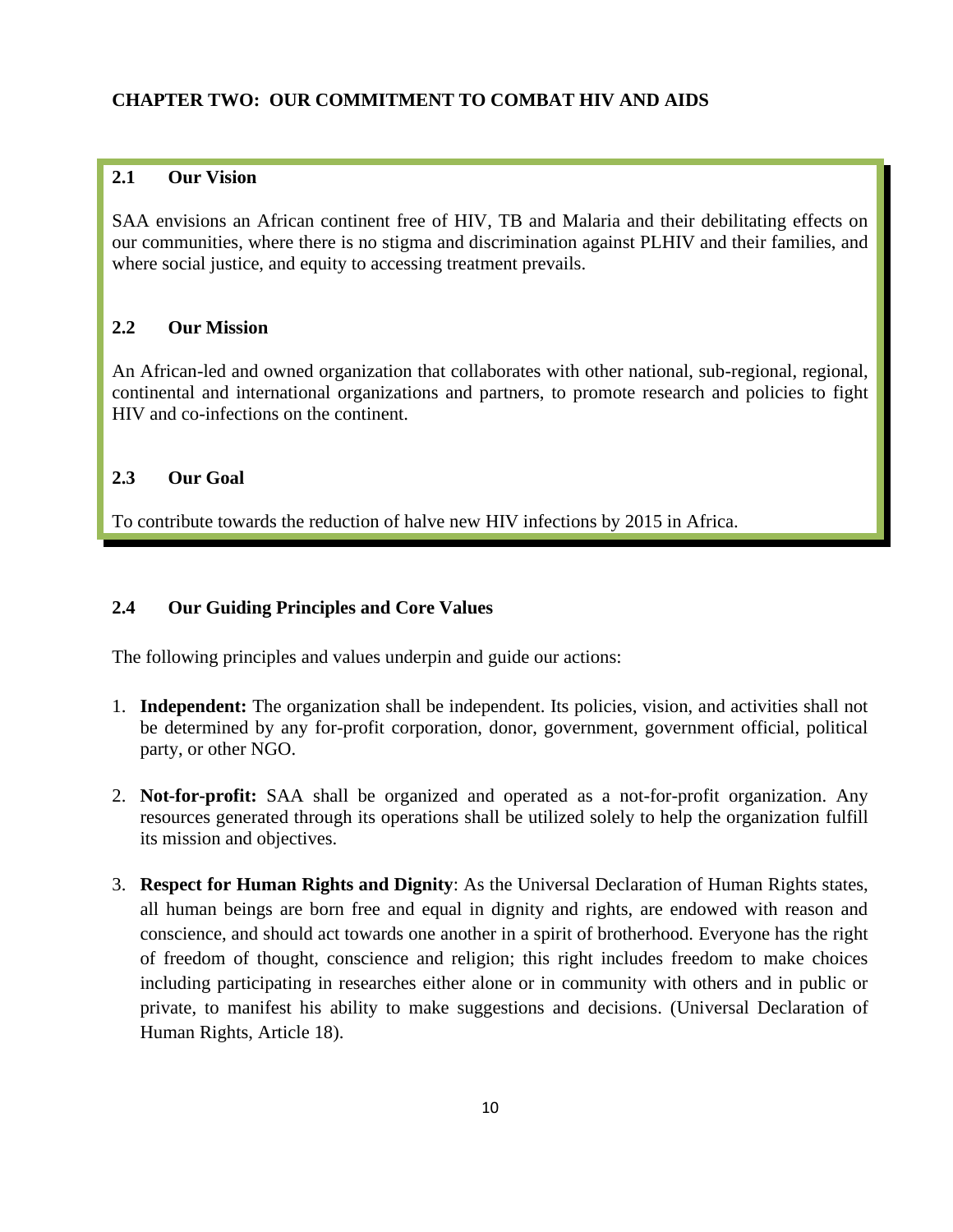- 4. **Accountability and Achieving Results:** SAA shall be accountable to its stakeholders through transparent processes in the use of resources, and operate an efficient system that fosters management excellence in achieving results.
- 5. **Building Partnerships:** SAA shall build and maintain strong partnerships with key actors in mutual trust, share responsibilities and combine resources to fight HIV/AIDS, TB and Malaria in Africa.
- 6. **Networking:** The organization shall network with other ethical NGOs as a means of promoting the growth, effectiveness and efficiency of African governments, individuals, organizations and the NGO sector, and the ability to respond to HIV and AIDS effectively.
- 7. **Information Sharing:** SAA recognizes organizations and individuals with overlapping missions, values and target groups and shall promote information sharing with other NGOs and civil society organizations.
- 8. **Cooperation beyond Borders:** SAA shall express solidarity with campaigns and actions of other NGOs, and promote the effectiveness and success of other NGOs, when it does not compromise the integrity or values of the NGO.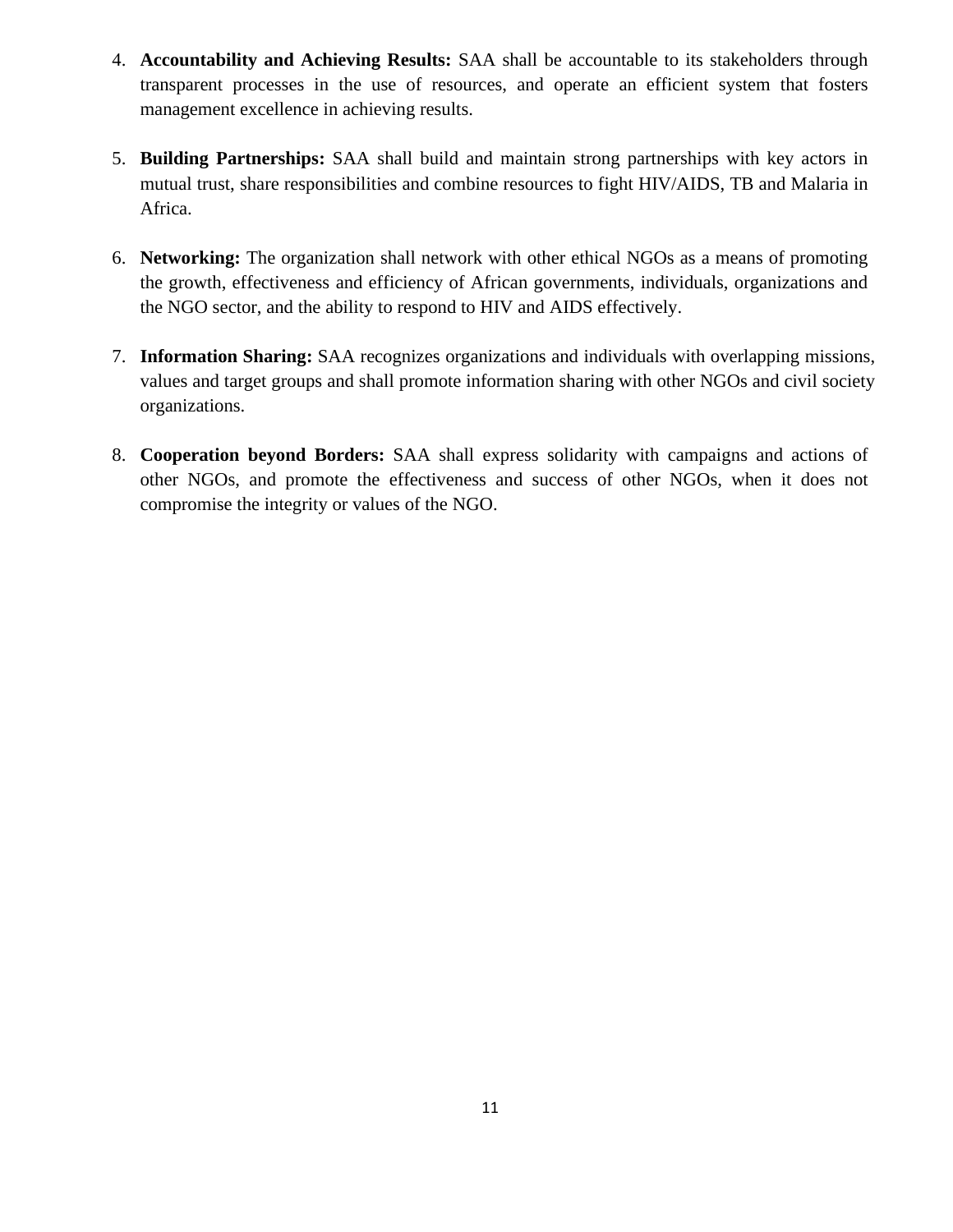## **CHAPTER THREE: EVIRONMENTAL SCAN**

As part of critical steps towards formulating the five-year strategic plan to guide the Society for AIDS in Africa (SAA) in implementing its programs, a Strengths, Weaknesses Opportunities and Threats (SWOT) Analysis was undertaken. This was necessary to audit the overall strategic position of SAA and its environment to help chart out the strategic plan. Findings from the analysis helped to capitalize on the strengths and opportunities, while addressing those obstacles that must be overcome to achieve desired results.

## **3.1 Objective of the SWOT Analysis**

The SWOT Analysis presents a situational analysis of the internal and external environments of SAA to identify the:

- internal strengths or capabilities that help in accomplishing its mandate
- internal weaknesses that prevent it from attaining its mandate
- external factors that affect it in a favorable way
- external factors that affect it in a negative way

The SWOT Analysis was undertaken through a desk review of available materials and information on SAA and its programs, as well as the development of question guides for in-depth interviews with key stakeholders. Due to the difficulty of reaching many of the stakeholders directly, most of them answered the questions and sent them via emails, while Individual In-depth Interviews were held with others.

Information collected was collated, and reduced by selecting, focusing and simplifying them according to the questions posed. Responses were grouped under relevant headings and displayed in an organized and compressed manner to facilitate the drawing of conclusions.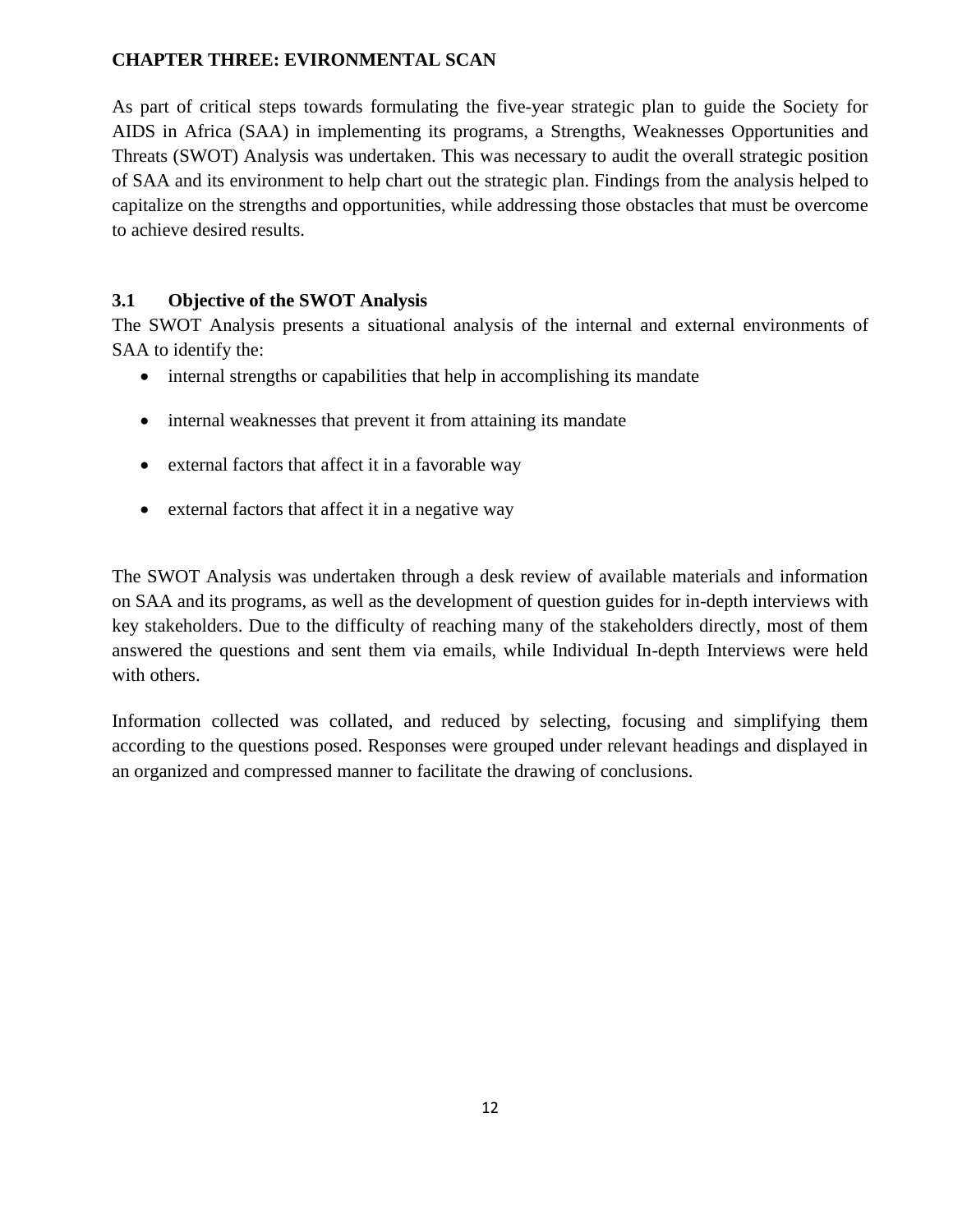## **3.2 Summary of SWOT Analysis**

The following presents a synopsis of the SWOT Analysis<sup>12</sup>.

| Diversity of leadership<br><b>Custodian of ICASA</b><br>Good electoral system | <b>Strengths</b><br>Committed and experienced leadership<br>Good database of membership<br><b>Establishment of a permanent Secretariat</b>                                        | <b>Weaknesses</b><br>Draft constitution not ratified<br>$\bullet$<br>Lack of funds<br>$\bullet$<br>Inadequate control of ICASA, lack<br>$\bullet$<br>of in house Conference software |
|-------------------------------------------------------------------------------|-----------------------------------------------------------------------------------------------------------------------------------------------------------------------------------|--------------------------------------------------------------------------------------------------------------------------------------------------------------------------------------|
| $\bullet$<br>in Africa<br>$\bullet$                                           | <b>Opportunities</b><br>Potential to spearhead HIV and AIDS agenda<br>ICASA is a viable source of sustainability<br>Mobilizing committed partners<br>Innovative use of technology | <b>Threats</b><br>Donor Fatigue<br>Competition from other<br>$\bullet$<br>organizations<br>Lack of financial resources<br>$\bullet$                                                  |

## **3.3 Our Comparative Advantage**

Our comparative advantage lies in over 20 years of organizing ICASA, a brand that is highly recognized and globally acknowledged as a reputable platform for HIV and AIDS development discussions and updates in Africa on scientific and operations research among others.

We also pride ourselves in the quality and experience of our leadership, and their commitment to ensure the attainment of the vision of SAA. Their diverse backgrounds and representation from regional blocks on the continent provide us with the technical backstopping needed to roll out an expanded response.

Effectively mobilizing our members from across the continent to contribute their quota in driving the agenda of SAA will create a pool of human and financial resources needed to strengthen programming and provide financial streams to sustain our activities to help overcome those weakness that undermine our operations.

We shall harness our strengths to overcome our weaknesses and take advantage of the opportunities available to us to pitch SAA as the main organization spearheading HIV and AIDS research, capacity building and advocacy in Africa.

<sup>12</sup> See Appendix I for full details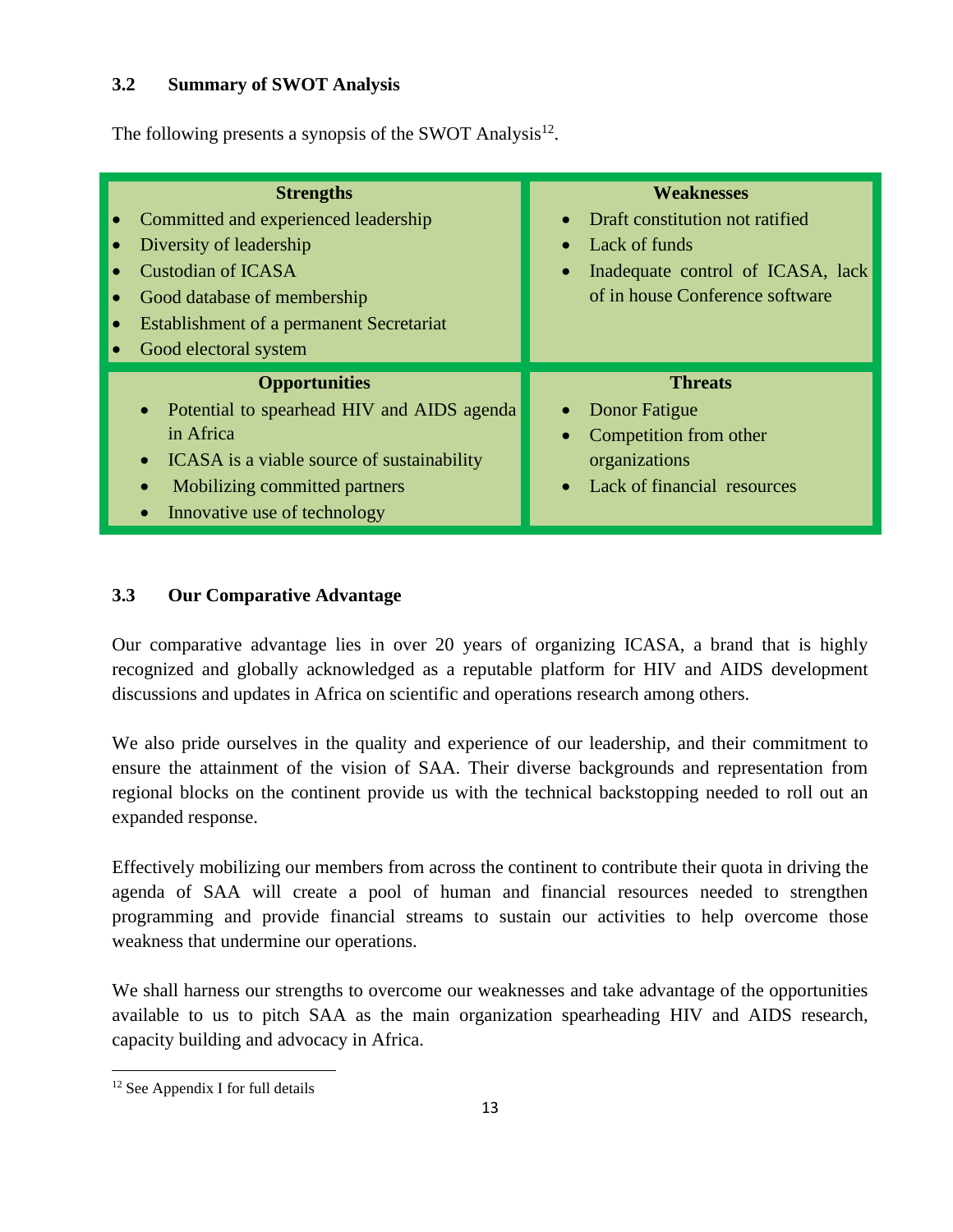## **SECTION FOUR: OUR STRATEGIC DIRECTION**

Focusing on our mission and stakeholder expectations, we capitalize on our strengths and launch this strategy on the foundation of our comparative advantages of:

- *being the custodian of vibrant platform for developing and sharing evidence-informed initiatives and interventions on HIV and AIDS*
- *having experienced leadership with high quality technical expertise in HIV and AIDS*
- *having a growing membership to financially support our efforts*

The Society for AIDS in Africa will work to create and reinforce an organizational culture of *efficiency*, *transparency, accountability*, *results-oriented* and *information sharing*. It will take advantage of information technology to drive its activities.

The scope of SAA's interventions from 2011 to 2015 will build on the successes and strengths of ICASA, to include proactive measures to promote research, advocacy and an enabling environment, and strengthen institutional capacity to deal with the inefficiencies that undermine our operations.

This five-year plan will focus on HIV/AIDS and co-infections, while subsequent plans will cover malaria based on successes chalked in implementing the strategy.

## **4.1 Thematic Areas and Strategies**

SAA will focus its efforts on and resources in areas that will make maximum impact. Thematic areas have been identified through the support of stakeholders, and interventions *prioritized* based on the SWOT analysis, capitalizing on our comparative advantage, and undertaking those activities that are feasible to result in improvements in SAA's response in an efficient manner.

Each of these areas has an objective, expected results, and strategies for achieving the objectives. Activities have also been earmarked for implementation with support from key actors. SAA will meet its strategic objectives by implementing programs and projects across two (2) Thematic Areas:

- Institutional Management and Strengthening
- Research, Advocacy and Enabling Environment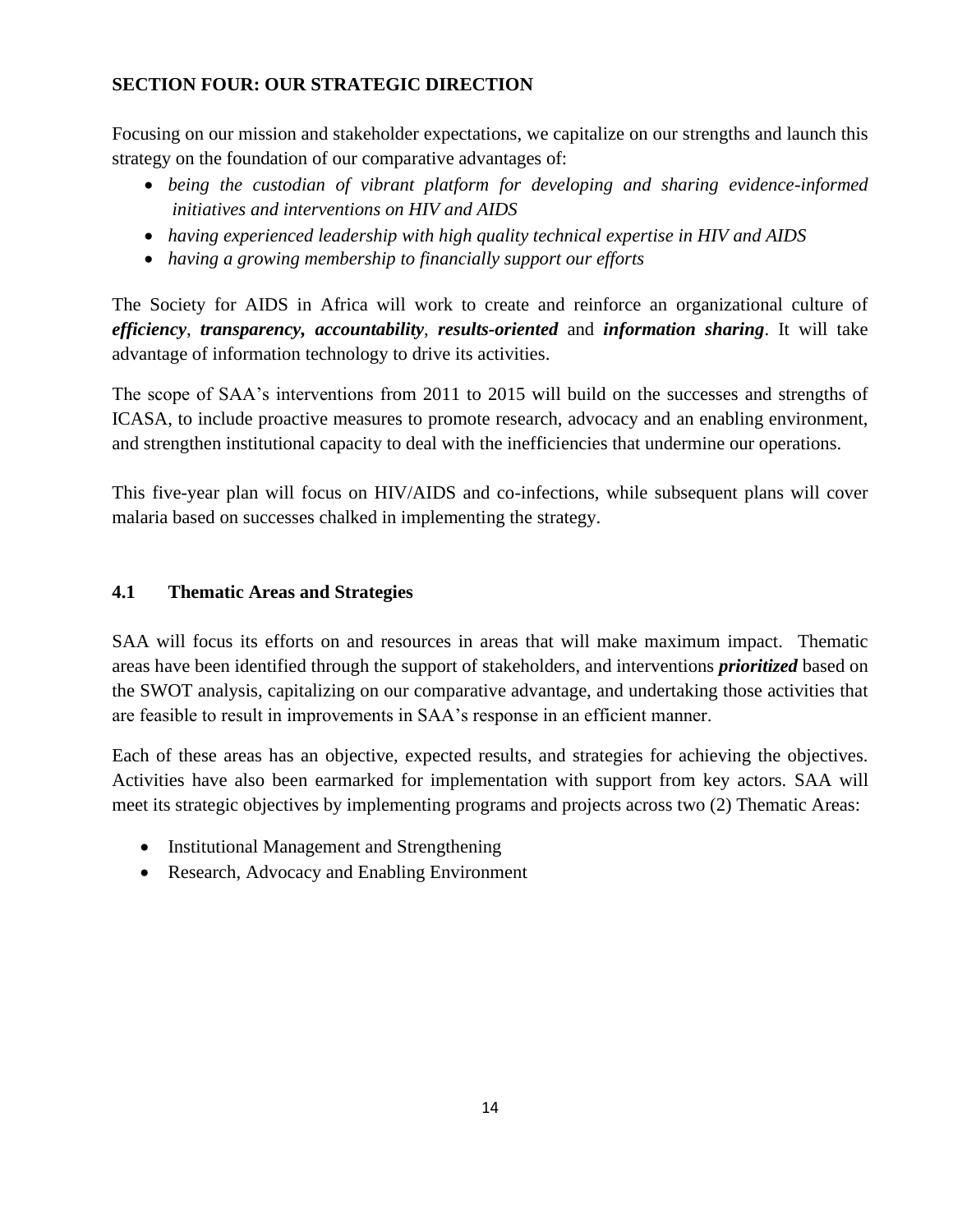## **4.2 Institutional Management and Strengthening**

#### **4.2.1 Strategic Objective**

Sufficiently strengthened institutional and coordination capacity of SAA, and an enhanced corporate image.

#### **4.2.2 Strategies**

#### *1. Strengthen Institutional Capacity and Governance System*

The necessary logistical, human and financial resources to fully equip the Permanent Secretariat to more effectively live up to its responsibilities of managing and coordinating ICASA as well as programs of SAA will be provided. The designation of the Coordinator of the Secretariat needs to be changed to an Executive Director to provide the leadership, political and motivational clout that befits an organization like SAA in a global environment.

By 2015, SAA Secretariat would have built adequate capacity to take full and direct management (technical and financial) of ICASA in close collaboration with specialized organizations such as UNAIDS, Global Fund, WHO, and other partners; AfricASO, SWAA, NAP+. SAA will spearhead the management of ICASA, with host countries providing support services and logistics. This will ensure that SAA has full control of ICASA.

The ultimate goal of good governance is to ensure the effectiveness, credibility and viability of the organization. This means ensuring that the appropriate processes and structures are in place to direct and manage its operations and activities to function well. The ability of the Secretariat to function properly largely depends on the *governance system* in place to provide policy guidance and oversight to ensure that management and operations are effective and appropriate. SAA has been in existence for over 20 years, and its future sustainability largely depends on the quality of governance pursued by the Council. Despite two decades of its existence, the Society does not have a ratified constitution. In order to strengthen the governance system and ensure that actions by the Administrative Council are legitimate, the draft constitution will be ratified, adopted and widely disseminated.

#### *2. Establish and Maintain Strong Partnerships*

The magnitude of HIV and AIDS in Africa is unparalleled, and the only way SAA can respond effectively to this crisis at the required scale is to partner with key allies. In this regard, SAA will continue to maintain strong relationships with its current partners, and establish new partnerships in mutual trust, share responsibilities, combine skills and resources to fight the epidemic to achieve a common goal. These partnerships will provide a sustained opportunity to support and complement SAA's interventions.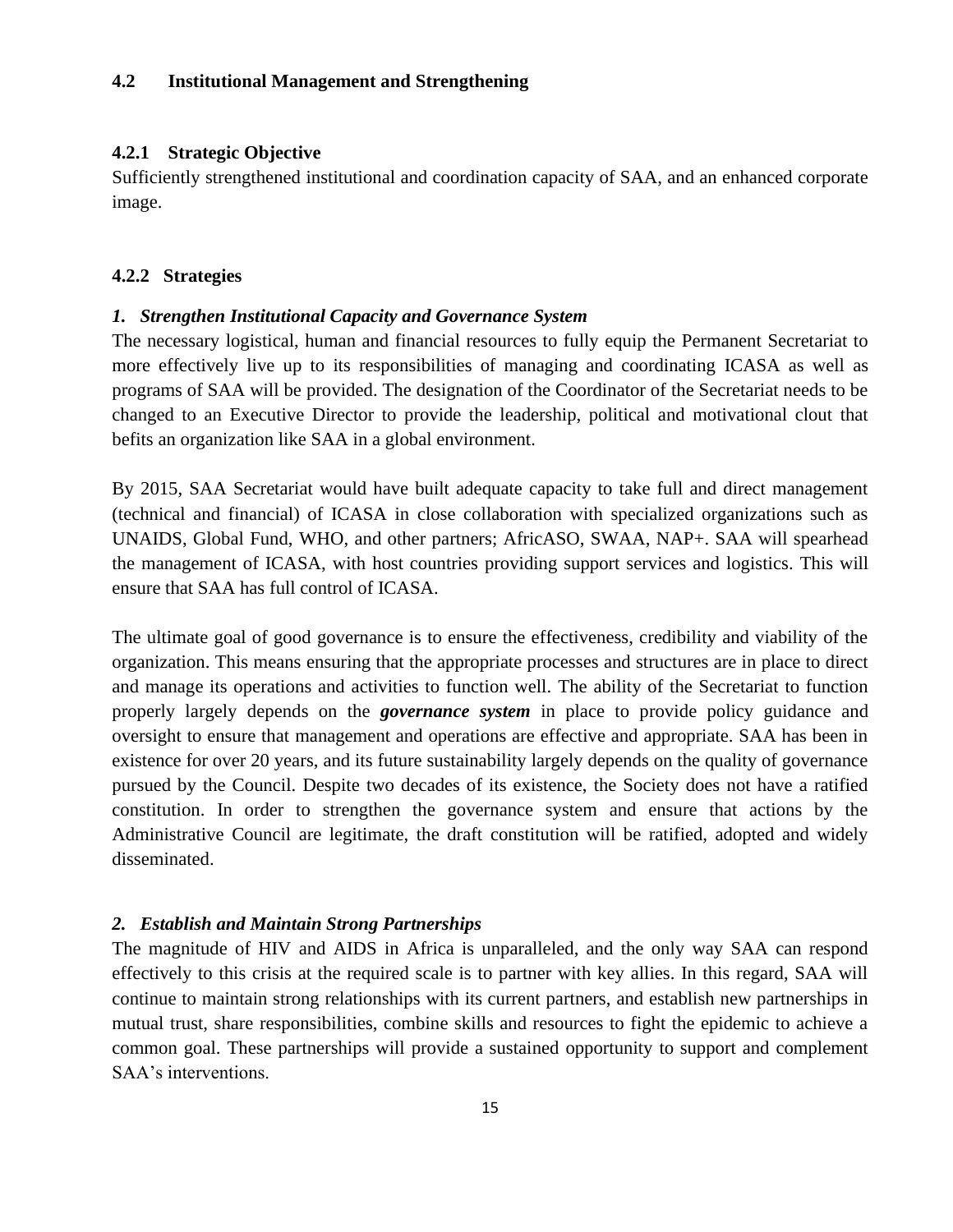Regional tours will be undertaken by the Administrative Council to broker partnership agreements and undertake joint advocacy initiatives with collaborating partners in each of the five sub-regions.

One key ally of SAA is its membership. In order to inspire membership engagement and involvement, SAA will embark on an aggressive membership development drive to register new members and get existing ones to continue to show interest and support the Society's activities. An avenue will be created on-line to enable members/potential members to register and pay their dues electronically. This will ensure a good database of members, promote accountability of revenue mobilized, and enable members to indicate their capacity building needs. Other partners from across the continent will register members on behalf of SAA.

#### *3. Enhance the Image of SAA – Rebranding*

Although the custodian of ICASA, SAA is hardly known as the bedrock on which ICASA evolves. This is because ICASA has been better branded over the years, out-shining SAA in the process. This strategy will earmark activities to brand and enhance the public image of SAA to effectively undertake its mandate, increase its visibility, and improve the public's trust and confidence in the Society. Key to the image enhancement strategy is the ratification and adoption of SAA's constitution to enable stakeholders appreciates the tenets of the society.

#### *4. Improve Coordination and Management of ICASA and Mid-ICASA*

Inefficiencies associated with organizing ICASA shall be addressed through the use of comprehensive and robust software for event registration, program and financial management. A Conference Coordinator will also be recruited to provide direct oversight. A standard operations manual for planning, coordinating and evaluating ICASA will be developed. Memorandum of Understanding (MOU) signed with country hosts of ICASA shall be duly enforced to ensure that the interest of SAA is upheld.

#### *5. Mobilize, Manage and Account for Resources*

*Financial sustainability* for HIV and AIDS programming remains an on-going challenge as donors keep reducing their support in the wake of the 2008 recession and other pressing developmental challenges, increasing the challenge for SAA to find innovative means of becoming self-sustainable. A significant amount of resources will be needed to roll out the strategic plan. Raising the required resources demands effective coordination and the implementation of a resource mobilization strategy to ensure sustainability of programs.

SAA will mobilize streams of revenue from within and outside the organization to ensure adequate funding for programs earmarked for implementation. Multiple sources of funding will increase SAA's independence and flexibility to implement programs and reduce reliance on external funding.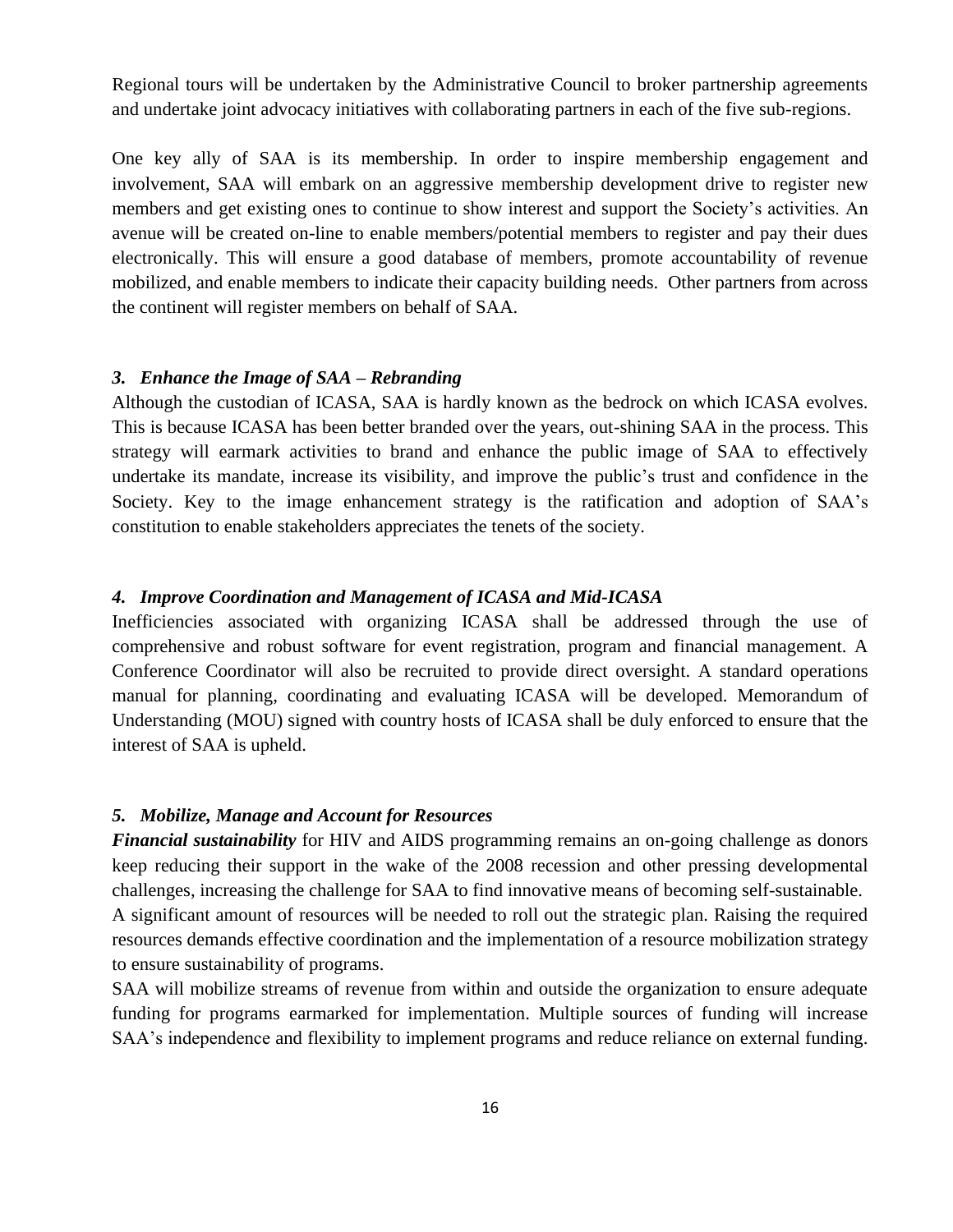Overall, a positive reputation of an accountable and transparent entity will make donors more confident to continue supporting the organization.

SAA will mobilize funds both internally and externally. Internally generated resources will be mobilized from revenue accruing from membership dues and ICASA. Once mechanisms are strengthened and improved for managing ICASA, other auxiliary events such as Pre-ICASA workshops and clinics will be organized to rope in income. Merchandise and sponsorships will form a critical component of all events organized with the aim of mobilizing funds. External resources will be generated from grant writing, fund raising activities, recruiting volunteers, and organizing other events.

## **4.2.3 Expected Results**

- A well governed, transparent and accountable organization with a highly professional and well functioning secretariat
- SAA Constitution ratified and adopted
- SAA's capacity adequately built to directly manage ICASA
- SAA rebranded and positioned as an African voice on HIV and AIDS
- Strong partnerships established and maintained
- Institutional memory of SAA preserved
- An improved visibility and enhanced image of SAA
- A good database of membership developed
- Adequate financial resources mobilized, well managed and accounted for
- Financial structures and systems in place for transparency and accountability

## **4.3 Research, Advocacy and Enabling Environment**

## **4.3.1 Strategic Objective**

ICASA is effective as a platform to promote research and knowledge exchange, and advocate for policy implementation.

## **4.3.2 Strategies**

## *1. Promote Research through ICASA*

Africa needs evidence-based operations and scientific research into HIV and AIDS programmatic areas to drive interventions to meet MDG 6. SAA will continue to provide the forum for discourse and information sharing through ICASA and Mid ICASA. The Permanent Secretariat will follow up and undertake projects from recommendations from ICASA. Other events such as *Pre-ICASA*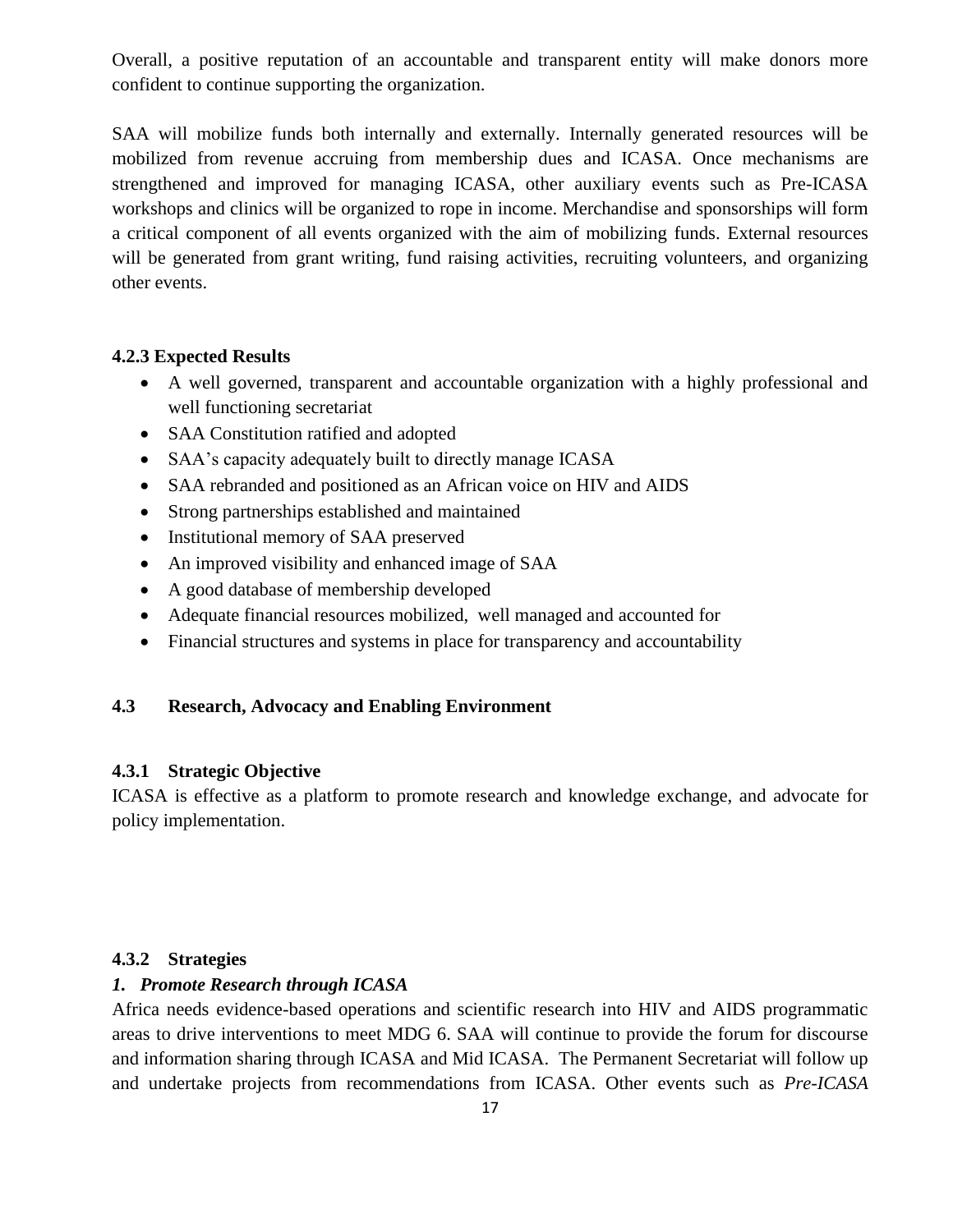*Workshops* and *Clinics* on specialized topics will be organized once coordination issues with managing ICASA have been addressed.

#### *2. Promote Membership Development*

SAA will undertake a membership development initiative to meet the capacity building needs of members, health professionals, social workers, PLHIV and new researchers. SAA is committed to supporting its members in their professional careers through training programs, networking and dissemination forum on new findings in HIV/AIDS. Workshops and clinics will be organized during ICASA and Mid ICASA, based on a needs assessment to be undertaken online by SAA. The Society will also endeavor to map out training programs across the continent and disseminate them to members. Members of SAA will benefit from scholarships and discounts for ICASA, training programs among others.

#### *3. Promote Policy, Advocacy and Enabling Environment*

The Society for AIDS in Africa's approach to creating an enabling environment to tackle HIV and AIDS will be to make crucial policy relevant information widely available to all key stakeholders, with the active participation of PLHIVs. SAA will bring African countries together under the auspices of ICASA to discuss dialogue and develop a common policy agenda to support HIV/AIDS laws that contribute to an enabling environment, ensuring that the rights of PLHIVs are upheld. This will ensure the removal of punitive laws, policies, practices, stigma and discrimination that block effective responses to HIV and AIDS. SAA will further inspire African leaders and their partners to take collaborative steps and contribute more resources to overcome the dire problems and challenges faced by the continent due to the grave impact of HIV and AIDS.

Advocacy sessions will be held during ICASA with regional organizations, national governments, and civil society organizations to promote policy initiatives. SAA will collaborate with its partners to advocate for the delivery of resources by the international community, and increased commitment of more resources by African leaders to fight HIV/AIDS and co-infections. Also high on the agenda will be advocacy for enhanced social protection for people living with, and affected by HIV, as well as global action to improve access to affordable treatment to help make the attainment of MDG 6 by 2015 a reality. Although access to treatment has increased significantly overtime, many more people in Africa lack equitable access to treatment. The cost of treatment and issues such as stigma and discrimination continue to impede progress towards universal access.

#### **4.3.3 Expected Results**

- Strengthened and empowered SAA to lead continental response on HIV and AIDS research and advocacy.
- Research and programmatic information on HIV and AIDS made accessible
- An enabling policy environment promoted in close collaboration with other partners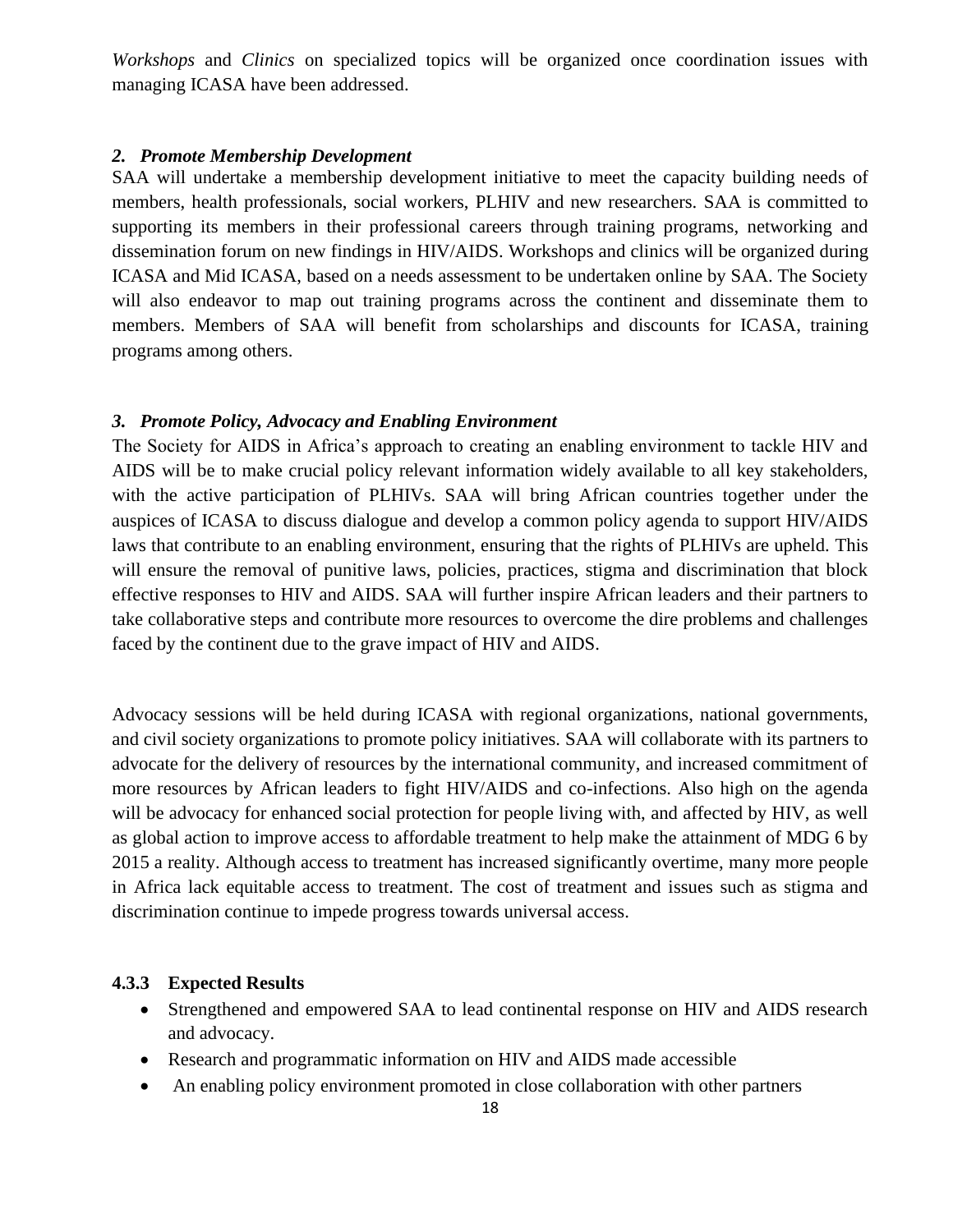- Improved advocacy among governments of Africa on swift implementation of policies
- Key partnerships and alliances formed with national and regional authorities to facilitate advocacy on key issues
- A rich database of research projects/networks/activities in Africa mapped out and documented
- A repository of research works including conference materials and reports maintained on an interactive web library
- Enhanced institutional image and reputation of SAA as the driver of key advocacy initiatives in Africa on HIV and AIDS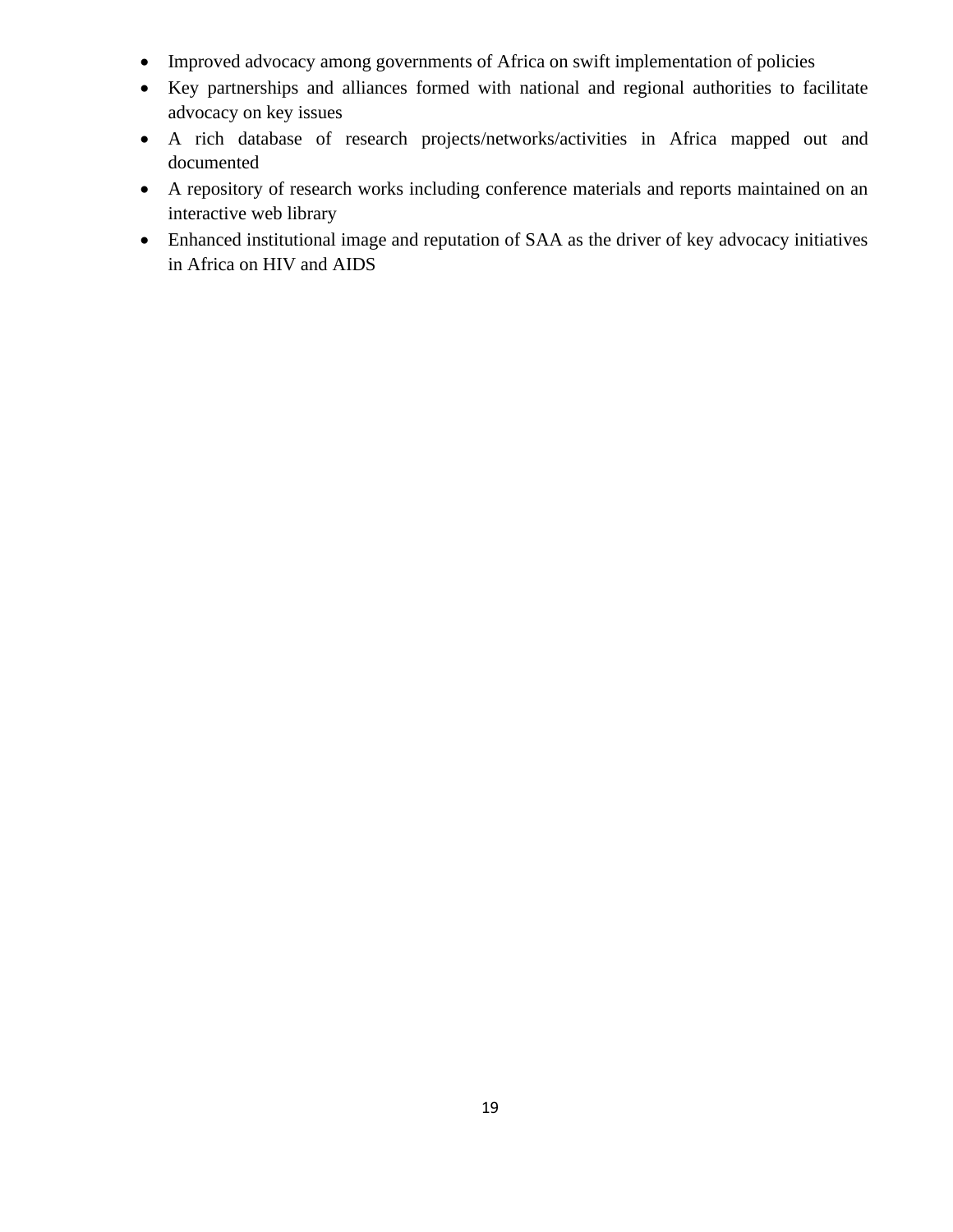## **CHAPTER FIVE: STRATEGIC RESULTS FRAMEWORK**

|                | <b>Thematic Area 1: Institutional Management and Strengthening</b>                                                  |                                                                                                                                                                                                                                                                                                                                             |                                                                                                                                                                                                                                                  |                                                                                                                                                                        |  |  |  |
|----------------|---------------------------------------------------------------------------------------------------------------------|---------------------------------------------------------------------------------------------------------------------------------------------------------------------------------------------------------------------------------------------------------------------------------------------------------------------------------------------|--------------------------------------------------------------------------------------------------------------------------------------------------------------------------------------------------------------------------------------------------|------------------------------------------------------------------------------------------------------------------------------------------------------------------------|--|--|--|
|                | <b>Narrative Summary</b>                                                                                            | <b>Objectively Verifiable Indicators</b>                                                                                                                                                                                                                                                                                                    | <b>Means of Verification</b>                                                                                                                                                                                                                     | <b>Risk/Assumptions</b>                                                                                                                                                |  |  |  |
| Goal           | To contribute towards the<br>reduction of new infections in<br>Africa by 50% by 2015.                               | HIV incidence among people aged 15-49 reduced                                                                                                                                                                                                                                                                                               | <b>UNAIDS</b> Report on AIDS<br>epidemic<br>Sentinel surveillance @<br>country level                                                                                                                                                             | African countries continue to<br>aggressively pursue responses<br>to fight HIV & AIDS<br>Commitment by<br>$\bullet$<br>international/donor community<br>does not wane. |  |  |  |
| <b>Outcome</b> | Stronger SAA; Enhanced SAA<br>image; ICASA significantly<br>contributes to SAA growth<br>and sustainability by 2015 | Increased institutional capacity of SAA<br>$\bullet$<br>ICASA effectively managed & coordinated by SAA<br>$\bullet$<br>Increased visibility of SAA<br>$\bullet$                                                                                                                                                                             | Appointment letters of<br>hired staff<br>Monthly/Quarterly /Annual<br>Reports<br>Branding materials                                                                                                                                              | Availability of funds<br>Commitment of leadership to<br>$\bullet$<br>pursue plan<br>Inefficiencies in managing<br><b>ICASA</b> addressed                               |  |  |  |
| <b>Outputs</b> | Strengthened institutional<br>capacity & governance<br>system of SAA                                                | By 2015 SAA should have:<br>Copy of ratified & adopted<br>$\bullet$<br>1.1 Ratified & adopted draft constitution<br>constitution<br>1.2 Hired at least 5 high caliber personnel<br>Monthly/Quarterly /Annual<br>1.3 Type & quantity of logistics procured<br>Reports<br><b>Financial Reports</b>                                            |                                                                                                                                                                                                                                                  | Availability of funds<br>$\bullet$<br>Commitment of leadership to<br>$\bullet$<br>pursue plan                                                                          |  |  |  |
|                | Strong<br>partnerships<br>established & maintained                                                                  | 2.1 Fostered at least 20 Partnerships across<br>5 sub-regions<br>2.2 20,000 fully paid up members registered<br>2.3 Types of capacity building needs identified                                                                                                                                                                             | Monthly/Quarterly<br>$\bullet$<br><b>Annual Reports</b><br>Copies of partnership<br>agreements signed<br>Need assessment report                                                                                                                  |                                                                                                                                                                        |  |  |  |
|                | Enhanced<br>3.<br>corporate<br>image of SAA                                                                         | 3.1 SAA Secretariat branded with logo & directional<br>signage<br>3.2 # of policy papers presented<br>3.3 SAA's website updated $&$ re-launched<br>3.4 Historical information, research<br>materials<br>&<br>publications published on website<br>3.5 # of Media events organized<br>3.6 Quarterly Newsletter produced & widely distributed | Minutes<br>of<br>Council<br>$\bullet$<br>Meeting<br>Monthly/Quarterly<br><b>Annual Reports</b><br>Footage of media events<br>$\bullet$<br>(copies of<br>audiovisual<br>materials)<br>Monthly/Quarterly/Annual<br>Reports<br>Copies of Newsletter |                                                                                                                                                                        |  |  |  |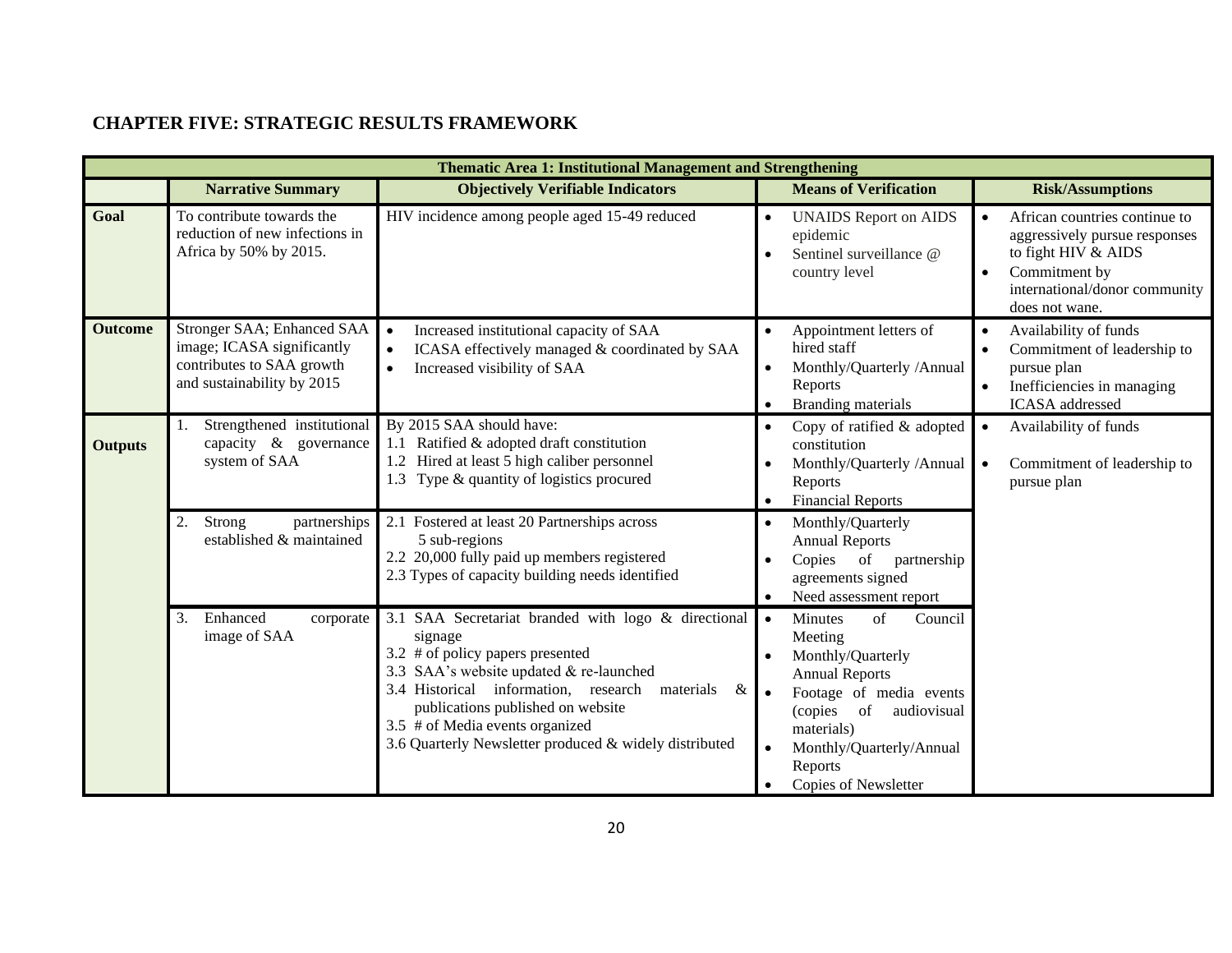|                                      | <b>Thematic Area 1: Institutional Management and Strengthening</b>                                             |                                                                                                                                                                                                                                                                                                                                                                                                                                                |                                                                                                                                                                                                                                                         |                                                                                                    |  |  |  |  |
|--------------------------------------|----------------------------------------------------------------------------------------------------------------|------------------------------------------------------------------------------------------------------------------------------------------------------------------------------------------------------------------------------------------------------------------------------------------------------------------------------------------------------------------------------------------------------------------------------------------------|---------------------------------------------------------------------------------------------------------------------------------------------------------------------------------------------------------------------------------------------------------|----------------------------------------------------------------------------------------------------|--|--|--|--|
|                                      | <b>Narrative Summary</b>                                                                                       | <b>Objectively Verifiable Indicators</b>                                                                                                                                                                                                                                                                                                                                                                                                       | <b>Means of Verification</b>                                                                                                                                                                                                                            | <b>Risk/Assumptions</b>                                                                            |  |  |  |  |
| <b>Outputs</b><br>(cont.)            | 4.<br>Management &<br>coordination of<br>ICASA/Mid-ICASA<br>improved                                           | 4.1 Caliber of Conference Coordinator recruited<br>4.2 Type of software adopted for managing events<br>4.3 Quality of Operational manual developed<br>4.4 # of people trained to use manual<br>4.5 MOU signed with country host enforced<br>4.6 ICASA evaluated & findings shared for future<br>improvements                                                                                                                                   | Monthly/Quarterly/Annual Reports<br>$\bullet$<br>CV of staff<br>$\bullet$<br>Appointment letter<br>$\bullet$<br>Reports generated from software<br>Copies of manual<br>$\bullet$<br>Copy of signed MOU<br>$\bullet$<br>Conference evaluation report     | <b>Commitment of SAA</b><br>to enforce MOU                                                         |  |  |  |  |
|                                      | Resources<br>effectively<br>5 <sub>1</sub><br>mobilized & managed in a<br>transparent & accountable<br>manner. | 5.1 Amount of funds mobilized internally<br>5.1.1<br># of fully paid up membership<br>5.1.2<br>of<br>funds<br>realized<br>Amount<br>from<br>ICASA/Mid-ICASA<br>Amount of funds realized from other events<br>5.1.3<br>5.2 Amount of funds mobilized externally<br># of grants proposals written & successful<br>5.2.1<br>5.2.2<br># of fund-raising activities undertaken<br>Amount of funds realized from fund-raising<br>5.2.3<br>activities | Monthly/Quarterly/Annual<br>$\bullet$<br><b>Financial Statements</b><br><b>Bank Statements</b><br>$\bullet$<br>Monthly/Quarterly/Annual<br><b>Financial Statements</b><br><b>Bank Statements</b><br>$\bullet$                                           | In-house capacity for<br>fundraising exists $\&$<br>logistics to undertake<br>activities available |  |  |  |  |
| 5.3 Robust financial system in place |                                                                                                                |                                                                                                                                                                                                                                                                                                                                                                                                                                                | Monthly/Quarterly/Annual<br><b>Financial Statements</b><br>Purchase order<br>for<br>procuring<br>financial system<br># of people trained to use software<br>$\bullet$<br>Support & maintenance agreement<br>Sample of report generated from<br>software |                                                                                                    |  |  |  |  |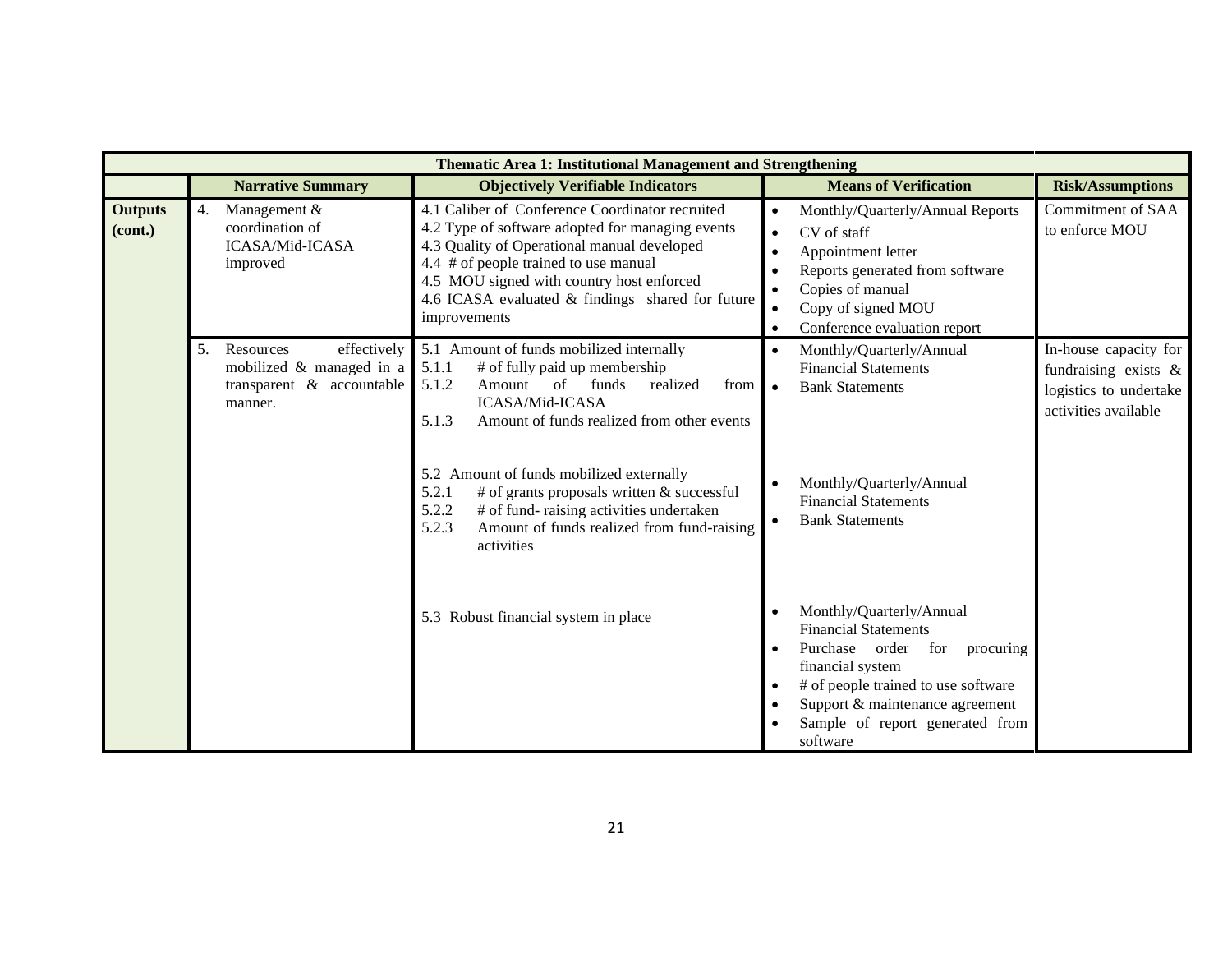|                   | <b>Thematic Area 1: Institutional Management and Strengthening</b>                                                                                                                                                                                                                                                                                                                                                                                                                                                                                                                                                                                                       |                      |                                                                                                                                                                                              |
|-------------------|--------------------------------------------------------------------------------------------------------------------------------------------------------------------------------------------------------------------------------------------------------------------------------------------------------------------------------------------------------------------------------------------------------------------------------------------------------------------------------------------------------------------------------------------------------------------------------------------------------------------------------------------------------------------------|----------------------|----------------------------------------------------------------------------------------------------------------------------------------------------------------------------------------------|
|                   | <b>Narrative Summary</b>                                                                                                                                                                                                                                                                                                                                                                                                                                                                                                                                                                                                                                                 | <b>Inputs</b>        | <b>Key Actors</b>                                                                                                                                                                            |
| <b>Activities</b> | 1.1<br>Ratify & adopt constitution<br>$\bullet$<br>Recruit a Programs/ Fundraising Manager, Finance Manager, Conference<br>Coordinator, Webmaster, Research Monitoring & Evaluation Specialist to<br>address capacity requirements for the expanded response.<br>Recruit volunteers to support human capacity<br>$\bullet$<br>Develop a capacity building plan & provide periodic skills enhancement<br>$\bullet$<br>programs for staff<br>Resource Secretariat with funds, equipment & logistics<br>$\bullet$<br>Establish a system for coordinating programs including conferences<br>٠<br>Establish a system for financial accountability, monitoring $\&$ evaluation | See budget estimates | Admin. Council<br><b>SAA Permanent Secretariat</b><br><b>Donor Partners</b>                                                                                                                  |
|                   | 2.1<br>Identify & create a database of partners in Africa & beyond<br>Undertake regional tours to network with them $\&$ establish relationships<br>$\bullet$<br>Identify key allies $\&$ establish close ties by signing agreements on<br>collaborative actions<br>Elicit commitments from governments, bilateral $\&$ multilateral organizations<br>through mission tours & visits by Admin Council & management of SAA                                                                                                                                                                                                                                                | See budget estimates | <b>Executive Council</b><br><b>SAA Permanent Secretariat</b><br>Bilateral/Multilateral organizations<br>Regional/sub-regional organizations<br>African governments<br>Collaborating partners |
|                   | 3.1<br>Boldly brand the SAA office with logo & position signage to Secretariat<br>٠<br>Update website with conference materials, research reports, publications,<br>$\bullet$<br>newsletter etc, make it more interactive, & re-launch<br>Document & publish historical information about SAA to preserve its<br>$\bullet$<br>institutional memory<br>Develop & publish position papers & research outcomes in relevant media<br>$\bullet$<br>globally<br>Prominently feature SAA's logo in every promotional material & platforms<br>$\bullet$<br>Produce & widely distribute quarterly newsletter                                                                      | See budget estimates | <b>SAA Secretariat Permanent</b><br><b>Executive Council</b><br>Media                                                                                                                        |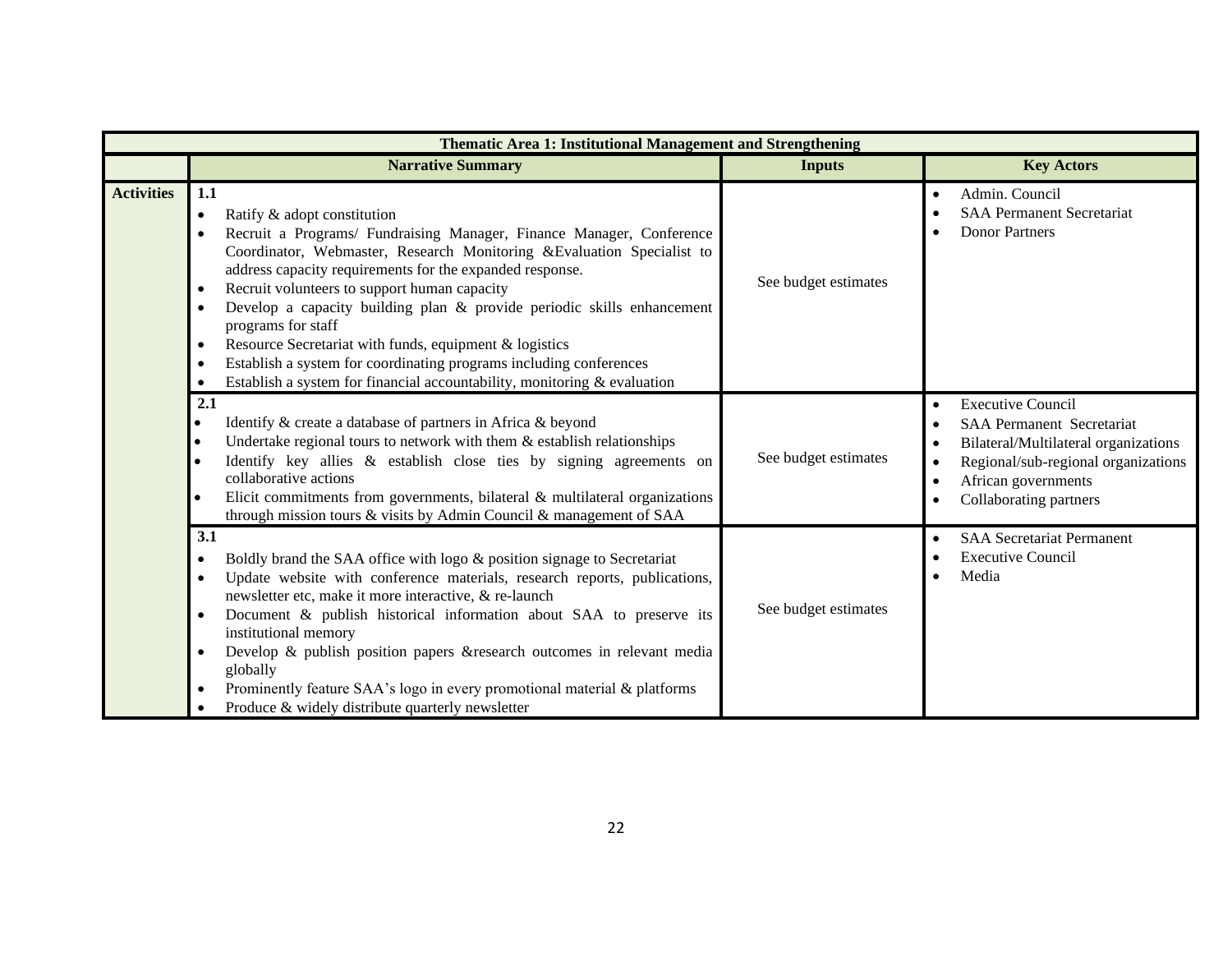|                              | Thematic Area 1: Institutional Management and Strengthening                                                                                                                                                                                                                                                                                                                                                                                                                                                                                                                                                                                  |                      |                                                                                                                 |  |  |  |  |  |
|------------------------------|----------------------------------------------------------------------------------------------------------------------------------------------------------------------------------------------------------------------------------------------------------------------------------------------------------------------------------------------------------------------------------------------------------------------------------------------------------------------------------------------------------------------------------------------------------------------------------------------------------------------------------------------|----------------------|-----------------------------------------------------------------------------------------------------------------|--|--|--|--|--|
|                              | <b>Narrative Summary</b>                                                                                                                                                                                                                                                                                                                                                                                                                                                                                                                                                                                                                     | Input                | <b>Key Actors</b>                                                                                               |  |  |  |  |  |
| <b>Activities</b><br>(cont.) | $3.1$ (cont)<br>Actively co-opt media & engage them in every activity to publicize SAA<br>$\bullet$<br>Orchestrate well coordinated media encounters at the regional $\&$ country<br>$\bullet$<br>levels to discuss SAA & its programs<br>Ensure adequate media coverage for all events<br>$\bullet$<br>Develop & distribute publicity $\&$ promotional materials such flyers, posters<br>$\bullet$<br>& stickers<br>Participate in HIV & AIDS research fora, presenting policy positions $\&$<br>$\bullet$<br>papers for the benefit of Africa<br>Network with like-minded organizations at national, regional & global levels<br>$\bullet$ | See budget estimates | <b>SAA Permanent Secretariat</b><br><b>Executive Council</b><br>Media                                           |  |  |  |  |  |
|                              | 4.1<br>Recruit a Conference Coordinator to manage & enforce agreement on<br>4.<br><b>ICASA</b><br>Sign MOU with host countries of ICASA/Mid-ICASA<br>5.<br>Adopt & use a standard software for financial and technical management,<br>6.<br>transparency and accountability of ICASA and other projects<br>7. Develop an operational manual for planning, coordinating & evaluating<br><b>ICASA &amp; Mid-ICASA</b>                                                                                                                                                                                                                          | See budget estimates | <b>SAA</b> Secretariat<br><b>Executive Council</b><br><b>Host Countries</b><br>IT Company                       |  |  |  |  |  |
|                              | 5.1<br>Create online platform for members to pay their dues<br>$\bullet$<br>Use Collaborating Partners to create an avenue for members to pay dues<br>$\bullet$<br>Recruit volunteers<br>$\bullet$<br>Organize fund raising activities<br>$\bullet$<br>Undertake grant writing<br>$\bullet$<br>Organize Pre-ICASA Workshops & Clinics<br>$\bullet$                                                                                                                                                                                                                                                                                           | See budget estimates | <b>SAA Permanent Secretariat</b><br><b>Executive Council</b><br><b>Host Countries</b><br>Collaborating partners |  |  |  |  |  |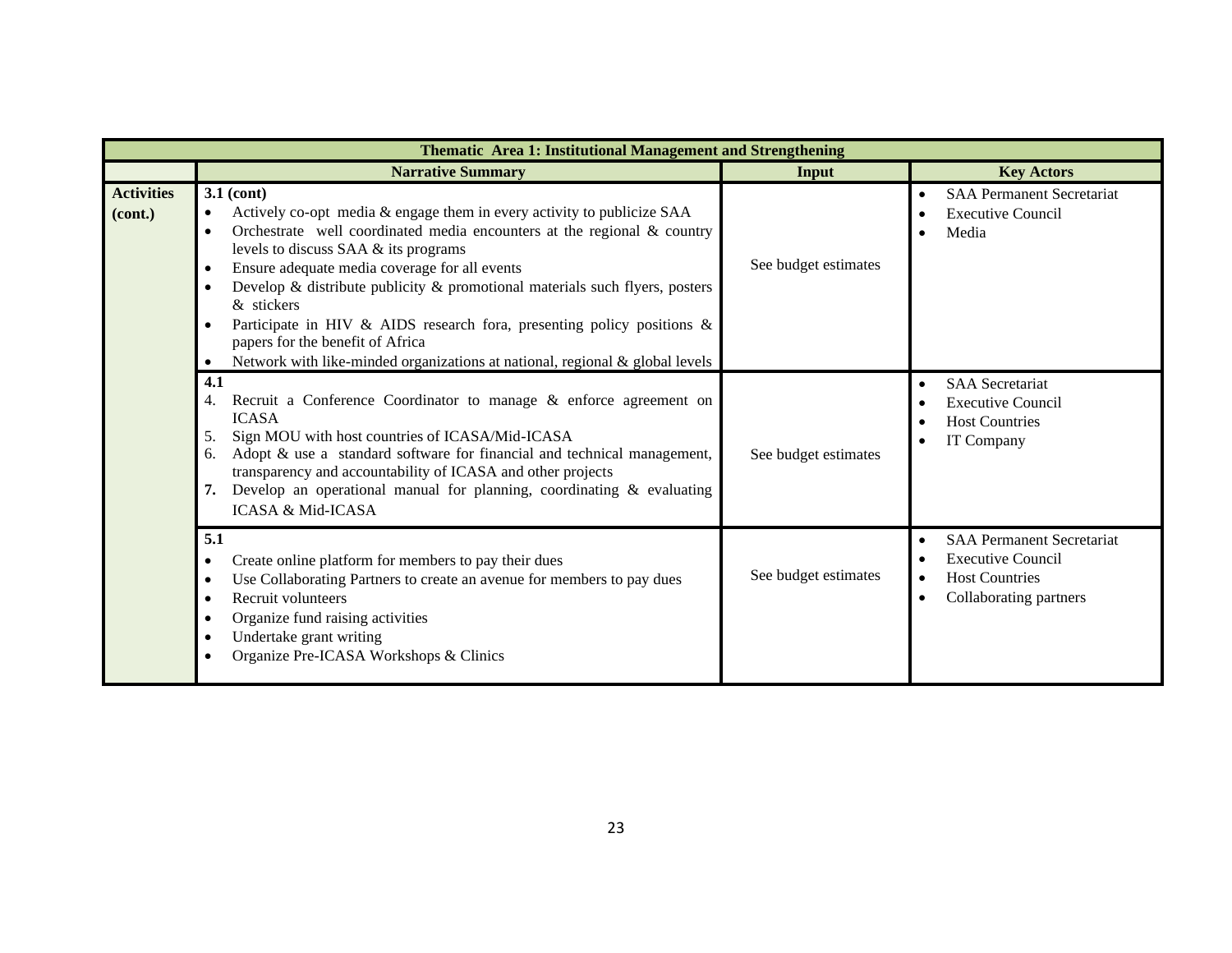|                | Thematic Area 2: Research, Advocacy and Enabling Environment                                                                |                                                                                                                                                                                                                                                                                                                                                                                                                                                         |                                                                                                                                                                                                                         |                                                                                                                                                      |  |  |  |
|----------------|-----------------------------------------------------------------------------------------------------------------------------|---------------------------------------------------------------------------------------------------------------------------------------------------------------------------------------------------------------------------------------------------------------------------------------------------------------------------------------------------------------------------------------------------------------------------------------------------------|-------------------------------------------------------------------------------------------------------------------------------------------------------------------------------------------------------------------------|------------------------------------------------------------------------------------------------------------------------------------------------------|--|--|--|
|                | <b>Narrative Summary</b>                                                                                                    | <b>Objectively Verifiable Indicators</b>                                                                                                                                                                                                                                                                                                                                                                                                                | <b>Risk/Assumptions</b><br><b>Means of Verification</b>                                                                                                                                                                 |                                                                                                                                                      |  |  |  |
| <b>Outcome</b> | ICASA effective as a<br>platform to promote<br>research & knowledge<br>exchange, & advocate<br>for policy<br>implementation | Research promoted through ICASA<br>Policy actively advocated for an enabling environment<br>$\bullet$                                                                                                                                                                                                                                                                                                                                                   | Database of<br>$\bullet$<br>abstracts/research finding<br>Conference Reports/<br>$\bullet$<br><b>Evaluation Reports</b><br>Monthly/Quarterly/Annua<br>1 Reports<br><b>Advocacy Reports</b>                              | <b>ICASA</b> well<br>organised<br><b>ICASA</b><br>$\bullet$<br>recommendations<br>implemented<br>SAA leadership<br>undertake advocacy<br>initiatives |  |  |  |
| <b>Outputs</b> | Research promoted<br>through ICASA                                                                                          | ICASA organized biennially<br>1.2 Mid-ICASA alternated with ICASA biennially<br># of abstracts documented<br>1.3<br>1.4 Database of research networks/projects/activities in<br>Africa mapped out & documented<br>1.5 Database of abstracts/research finding & networks<br>maintained<br>1.6 Virtual library created for information sharing<br># of ground-breaking research findings disseminated<br>1.8 Recommendations from ICASA/Mid-ICASA pursued | Conference Reports/<br>$\bullet$<br><b>Evaluation Reports</b><br>Monthly/Quarterly/Annua<br>1 Reports<br><b>Financial statements</b><br>$\bullet$<br>Database of research &<br>$\bullet$<br>networks<br>Virtual library | Availability of funds<br>Commitment of<br>leadership to pursue<br>plan<br>Inefficiencies in<br>managing ICASA<br>addressed                           |  |  |  |
|                | 2.<br>Promote<br>membership<br>development                                                                                  | Capacity building needs of members identified<br># of Workshops organized to address capacity needs<br>Quality of modules developed for training<br>2.3<br>2.4 Types of trainings mapped out @ regional level                                                                                                                                                                                                                                           | Needs assessment report<br>$\bullet$<br>Training reports<br>$\bullet$<br>Annual reports<br>$\bullet$                                                                                                                    | Availability of funds<br>Commitment of<br>leadership to pursue<br>plan                                                                               |  |  |  |
|                | Policy,<br>Advocacy<br>3.<br>$\&$<br>enabling<br>environment<br>promoted                                                    | 3.1 Advocacy sessions held during ICASA<br># of follow-up country/regional level meetings held<br>Quality of outcomes from meetings<br>3.3<br>3.4 # of Advocacy campaigns/programs held/ supported at<br>country, sub-region and regional levels (Mid ICASA)<br>3.5 Changes realized as a result of advocacy initiatives                                                                                                                                | Advocacy session report<br>$\bullet$<br><b>ICASA</b> report<br>$\bullet$<br>Annual report<br>$\bullet$<br>Mid ICASA report<br>$\bullet$                                                                                 | Availability of funds<br>Commitment of<br>leadership to pursue<br>plan                                                                               |  |  |  |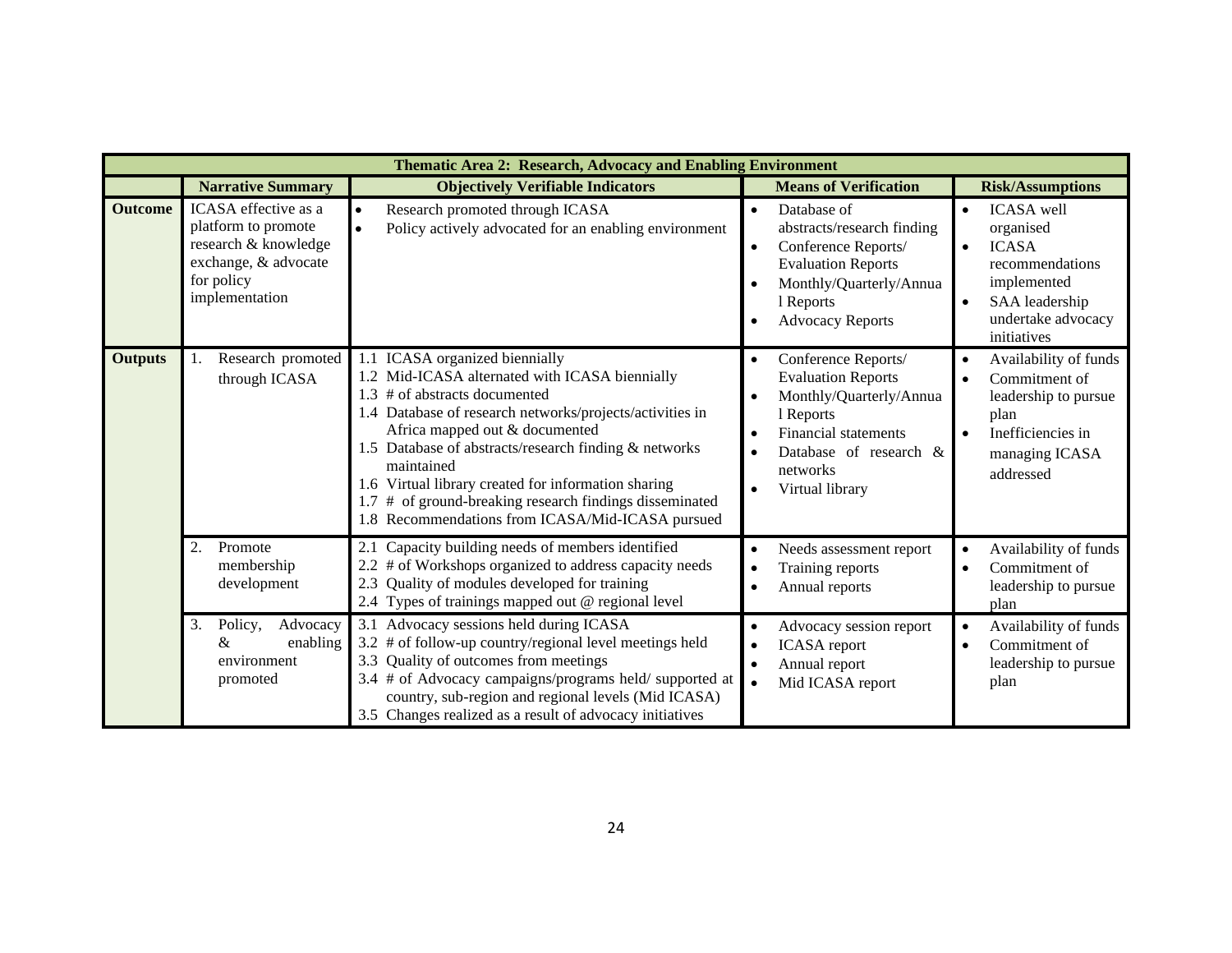|                   | Thematic Area 2: Research, Advocacy and Enabling Environment                                                                                                                                                                                                                                                                                                                                                                                                                                                                                                                                                                                                                                                                                                                                                                  |                      |                                                                                                                                                                                                                                              |  |  |  |  |
|-------------------|-------------------------------------------------------------------------------------------------------------------------------------------------------------------------------------------------------------------------------------------------------------------------------------------------------------------------------------------------------------------------------------------------------------------------------------------------------------------------------------------------------------------------------------------------------------------------------------------------------------------------------------------------------------------------------------------------------------------------------------------------------------------------------------------------------------------------------|----------------------|----------------------------------------------------------------------------------------------------------------------------------------------------------------------------------------------------------------------------------------------|--|--|--|--|
|                   | <b>Narrative Summary</b>                                                                                                                                                                                                                                                                                                                                                                                                                                                                                                                                                                                                                                                                                                                                                                                                      | <b>Inputs</b>        | <b>Key Actors</b>                                                                                                                                                                                                                            |  |  |  |  |
| <b>Activities</b> | 1.1<br>Provide resources to pursue recommendations from ICASA in close<br>$\bullet$<br>collaboration with other partners<br>Widely publish research papers & outcomes from ICASA<br>Keep & manage a good database of abstracts, research resources & findings<br>$\bullet$<br>Undertake conference evaluation $\&$ share findings for future improvements<br>Disseminate research approaches & best practices in HIV/AIDS/STIs<br>$\bullet$<br>Develop & maintain a database of research/research networks & other HIV<br>and AIDS information<br>Develop a virtual library to improve access to information<br>Document research outcomes & disseminate findings in appropriate media<br>Map out & develop a database of research networks/projects/activities in<br>Africa<br>Undertake projects from ICASA recommendations | See budget estimates | Host countries<br>$\bullet$<br><b>SAA</b> Secretariat<br>$\bullet$<br>Administrative<br>$\bullet$<br>Council<br>Donor partners<br>$\bullet$<br>Collaborating partners                                                                        |  |  |  |  |
|                   | 2.1<br>Conduct needs assessment<br>$\bullet$<br>Map out training programs in all sub-regions for MID- ICASA<br>Disseminate information on trainings to members etc<br>$\bullet$<br>Organize workshops to address capacity needs during ICASA/Mid ICASA                                                                                                                                                                                                                                                                                                                                                                                                                                                                                                                                                                        | See budget estimates | Host countries<br>$\bullet$<br><b>SAA</b> Secretariat<br>$\bullet$<br>Administrative<br>$\bullet$<br>Council<br>Collaborating partners                                                                                                       |  |  |  |  |
|                   | 3.1<br>Hold Advocacy sessions with governments/sub-regional/regional bodies etc<br>during ICASA<br>Hold follow-up country/sub-regional/regional level advocacy meetings(MID<br>ICASA)<br>Undertake & support advocacy campaigns/programs at country, sub-regional<br>& regional levels                                                                                                                                                                                                                                                                                                                                                                                                                                                                                                                                        | See budget estimates | <b>Executive Council</b><br>$\bullet$<br><b>SAA</b> Secretariat<br>$\bullet$<br>Bilateral/Multilateral<br>$\bullet$<br>organizations<br>Regional/sub-regional<br>organizations<br>African governments<br>$\bullet$<br>Collaborating partners |  |  |  |  |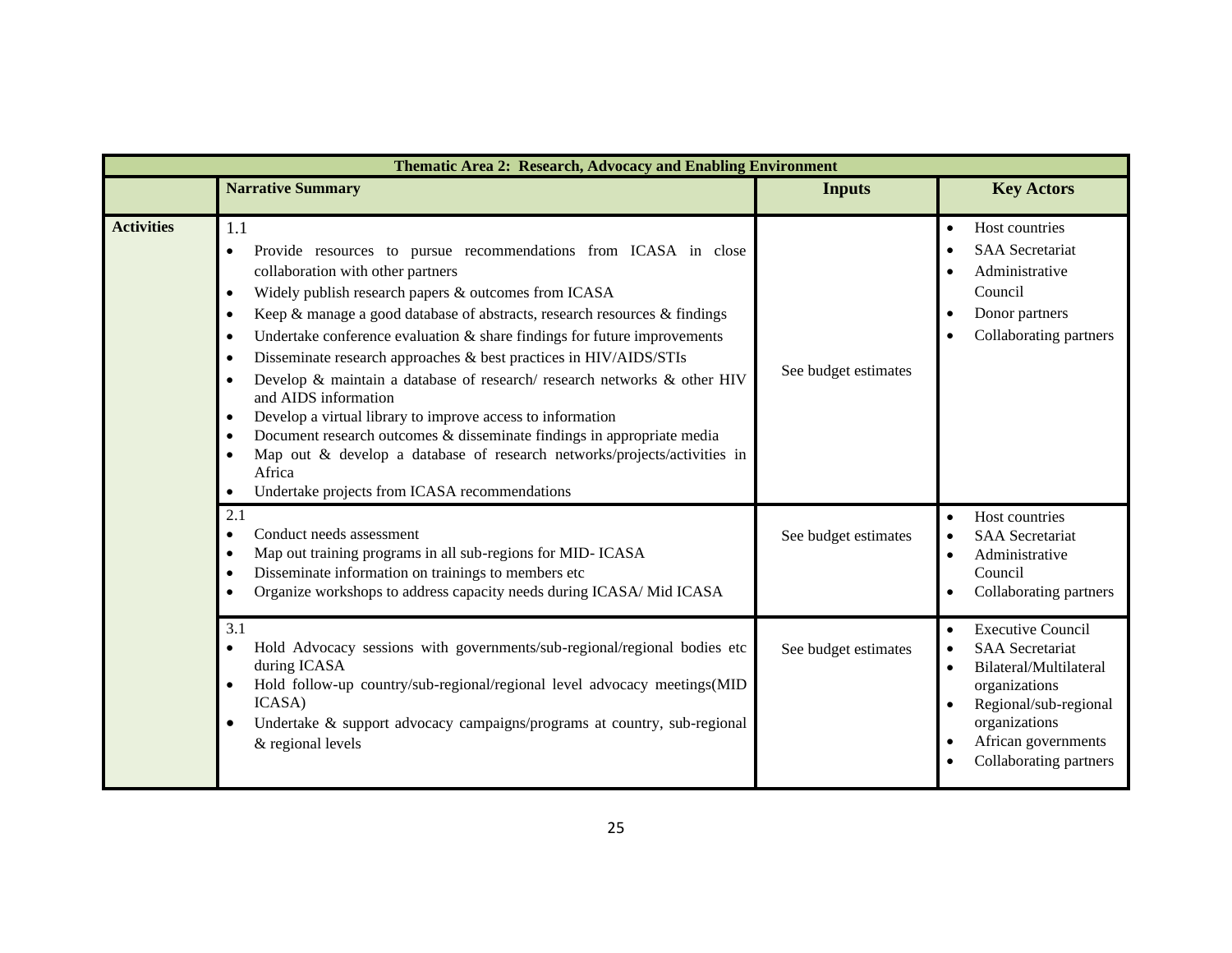## **CHAPTER SIX: STRATEGY IMPLEMENTATION, MONITORING AND EVALUATION**

## **6.1 Program Implementation**

The response of the Society for AIDS in Africa will be implemented by the Permanent Secretariat, which will put in place *effective*, *efficient*, *accountable* and *transparent* systems to win the trust of all its stakeholders. The Secretariat's role in implementation will largely involve coordination and monitoring ICASA/ Mid-ICASA, and advocacy and capacity building programs in each of the five regions in Africa; North, South, East, West and Southern Africa.

The Permanent Secretariat shall collaborate with all 53 countries of the continent through its partners, led by an Executive Director who will provide leadership and spearhead operations on behalf of SAA. The Executive Director (ED) must be results-oriented and provide effective operational and inspirational leadership to help SAA carve and build a reputation of transparency and accountability to engender high level of trust and loyalty from its funders and members. The ED will work directly with regional organizations (AU, ECOWAS, SADC etc), bilateral and multilateral agencies.

SAA shall engage with Collaborating Partners (CPs) across the continent whose scope and operations are in line with that of Society to drive SAAs agenda at the regional, sub-regional and country levels. Regional Representatives on the Administrative Council will have oversight responsibilities on the CPs and report periodically to the Council. The CPs will collaborate closely with the Secretariat in implementing prioritized programs and activities towards the attainment of SAA's overarching goal. The Permanent Secretariat shall provide the requisite funds and technical assistance for CPs to implement program activities. They will have clear terms of reference, and will liaise with the National AIDS Councils (NACs) and allied agencies in promoting ICASA and other events, undertaking advocacy programs, registering members, conducting training programs, and in projecting the image of SAA.

The Secretariat is evolving from coordinating ICASA and Mid-ICASA every two year, to undertaking programs in advocacy and capacity building across the five sub-regions in Africa. An enormous task that necessitates the use of a robust system in the form of a software to track technical progress and financial status of projects being undertaken. As such, appropriate software shall be adopted by the Secretariat which will be used for all program activities, and by host countries for transparency, technical and financial accountability.

The Permanent Secretariat shall ensure that adequate and high caliber human capacity is in place to drive a successful program. A Programs Manager<sup>13</sup>, Finance Manager, Conference Coordinator,

<sup>&</sup>lt;sup>13</sup> Programs Manager will be responsible for grants writing and fundraising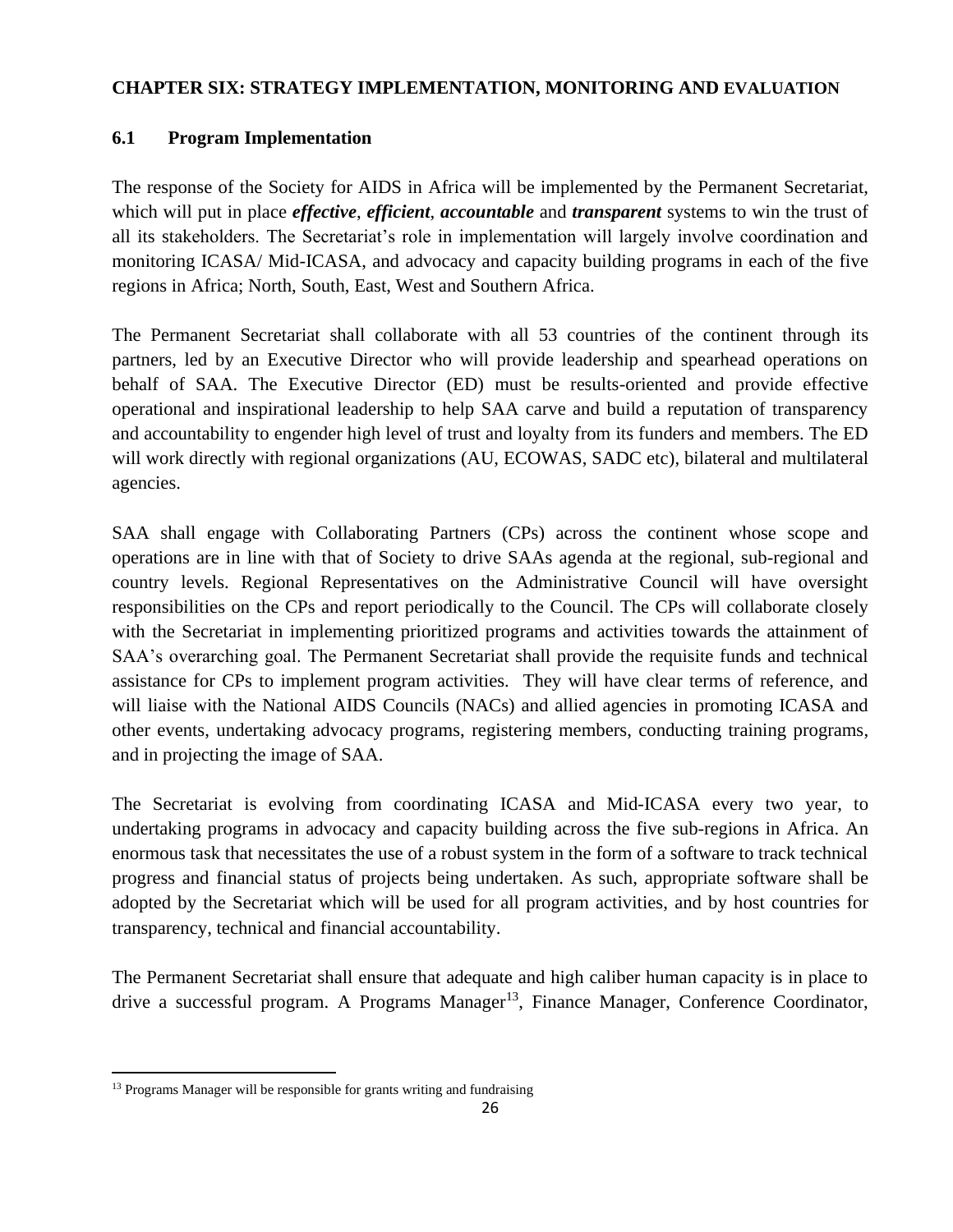Webmaster and a Research, Monitoring and Evaluation Specialist will be recruited to help beef up the current capacity of the Permanent Secretariat.

#### **6.2 Annual Operational Plan**

Annual Operational Plans will be developed by SAA Permanent Secretariat indicating the scale and extent of work to be undertaken. Lessons learned during the first year of implementation will be used in enhancing subsequent plans. The operational plan will specify:

- Thematic Areas
- Strategic objective for each thematic area
- Activities to be implemented
- Outputs to be produced
- Responsible people/partner/unit etc to implement activities
- Timeline for each activity and
- Cost of each activity

#### **6.3 Monitoring and Evaluation**

#### **6.3.1 Monitoring**

A monitoring mechanism will be put in place by the Secretariat to monitor progress of implementation to ensure that projected results are attained. The monitoring system will track progress of outputs from activities undertaken to enable corrective action where necessary, for the attainment of expected results.

#### *Reporting Requirements*

SAA is accountable for the operational success of the strategic plan. The Secretariat will report periodically to the Administrative Council on the status of implementation. These will include: monthly, quarterly and annual reports including audit reports. An annual audit is a very important component of reporting, and must be conducted by an independent certified auditor to test the completeness of the financial statements, accounting practices and controls.

## **6.3.2 Evaluation**

A mid-term review will be undertaken in 2013 to determine the extent to which earmarked activities have been implemented and progress made towards the achievement of intervention activities.

A final evaluation will be conducted at the end of the five-year period (2015) to assess the efficiency, effectiveness as well as the outcomes of implemented interventions. Lessons learned through the evaluations will provide input for fine-tuning activities and to guide the design of subsequent strategic plans.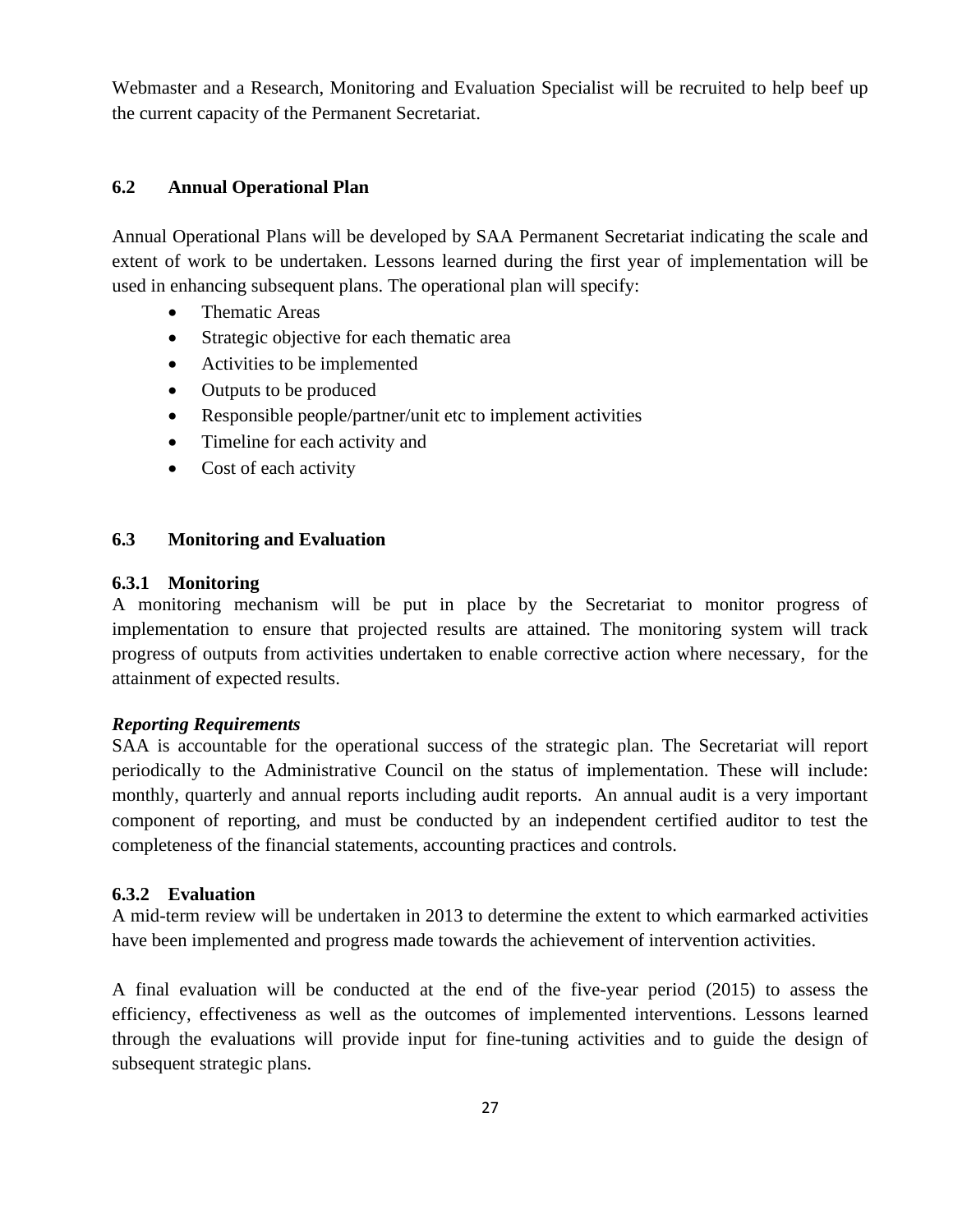## **CHAPTER SEVEN: BUDGET ESTIMATES**

|                  | THEMATIC AREA 1: INSTITUTIONAL MANAGEMENT & STRENGTHENING |                                          |         |                |                                   |                          |         |               |
|------------------|-----------------------------------------------------------|------------------------------------------|---------|----------------|-----------------------------------|--------------------------|---------|---------------|
|                  |                                                           |                                          |         |                | <b>Cost per Year (US Dollars)</b> |                          |         | <b>Total</b>  |
|                  | <b>Strategy</b>                                           | <b>Inputs</b>                            | Year 1  | Year 2         | Year 3                            | Year 4                   | Year 5  | <b>Amount</b> |
|                  | Strengthen<br><b>Institutional Capacity</b>               | Staff salaries & emoluments              | 200,000 | 200,000        | 405,000                           | 565,500                  | 632,050 | 2,002,550     |
| 1                | & Governance                                              | Staff capacity building                  | 20,000  | 44,000         | 40,000                            | 12,000                   | 58,564  | 174,564       |
|                  | System                                                    | Admin expenses                           | 70,000  | 70,000         | 100,000                           | 100,000                  | 150,000 | 490,000       |
|                  |                                                           | Vehicles                                 | 45,000  |                |                                   |                          |         | 45,000        |
|                  |                                                           | Office equipment & furniture             | 20,000  | $\blacksquare$ | $\overline{a}$                    | $\overline{\phantom{a}}$ | $\sim$  | 20,000        |
|                  |                                                           | Event mgt. software                      |         | 50,000         | 100,000                           | 50,000                   | 50,000  | 250,000       |
|                  | <b>Sub-Total</b>                                          |                                          | 355,000 | 364,000        | 645,000                           | 727,500                  | 890,614 | 2,982,114     |
| $\boldsymbol{2}$ |                                                           | <b>Regional Tours</b>                    | 20,000  | 20,000         | 20,000                            | 20,000                   | 50,000  | 130,000       |
|                  | Establish & maintain<br>strong partnerships               | Advocacy initiatives                     |         | 20,000         | 60,500                            | 25,000                   | 73,205  | 178.705       |
|                  | <b>Sub-Total</b>                                          |                                          | 20,000  | 40,000         | 80,500                            | 45,000                   | 123,205 | 308,705       |
| 3                | Enhance the image<br>of SAA                               | Office branding & directional<br>signage | 10,000  |                |                                   | 10,000                   |         | 20,000        |
|                  |                                                           | Website redesign & hosting               | 5,000   |                |                                   |                          |         | 5,000         |
|                  |                                                           | Annual hosting & maintenance             | 500     | 500            | 500                               | 500                      | 500     | 2,500         |
|                  |                                                           | Newsletter                               | 10,000  | 10,000         | 10,000                            | 10,000                   | 20,000  | 60,000        |
|                  |                                                           | Posters/leaflets/stickers etc            |         | 10,000         | 10,000                            | 10,000                   | 20,000  | 50,000        |
|                  |                                                           | Conferences & workshops                  |         | 55,000         | 60,500                            | 66,550                   | 73,205  | 255,255       |
|                  |                                                           | Public Relations & Media activities      | 20,000  | 20,000         | 60,500                            | 20,000                   | 73,205  | 193,705       |
|                  | <b>Sub-Total</b>                                          |                                          | 45,500  | 95,500         | 141,500                           | 117,050                  | 186,910 | 586,460       |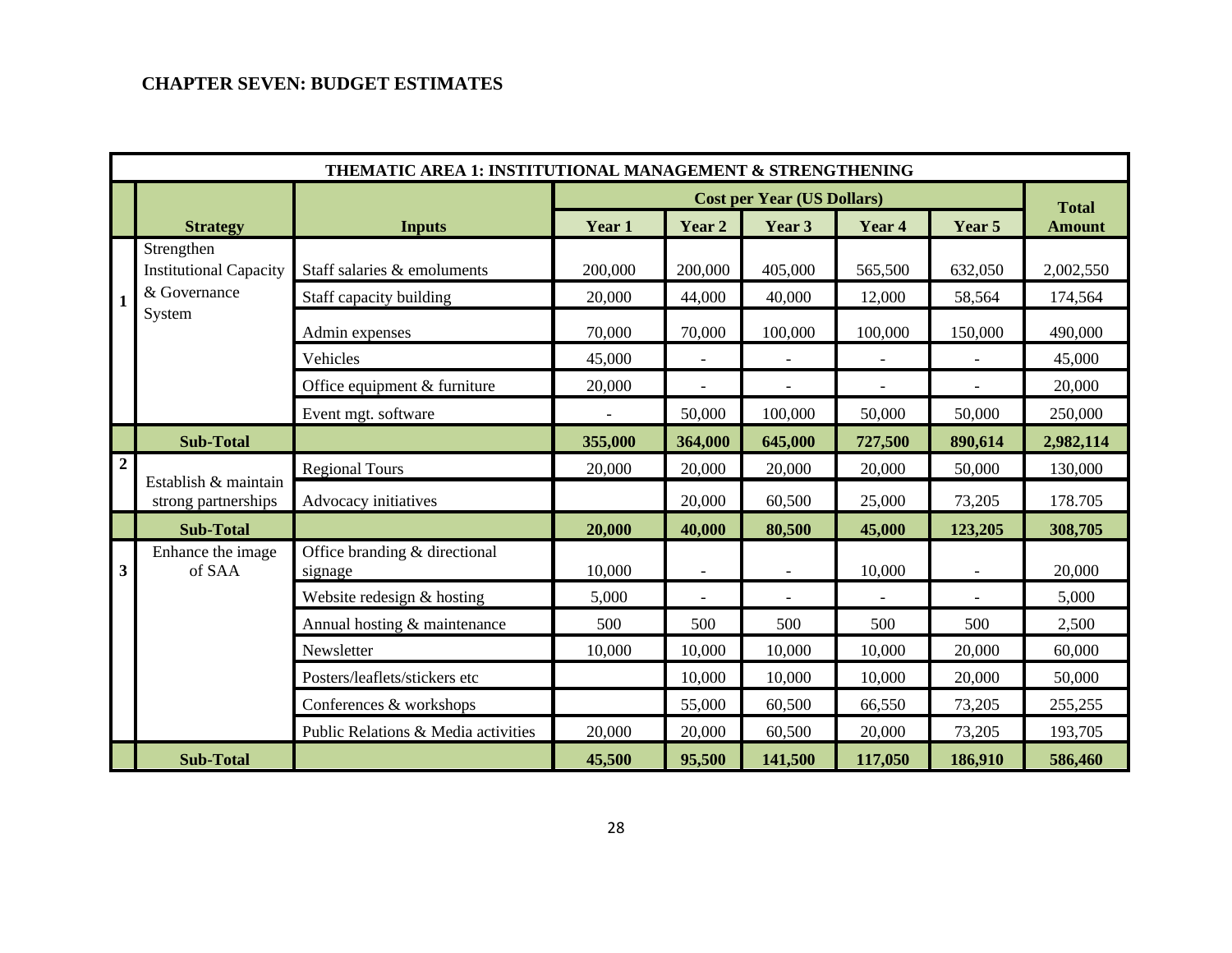|                         |                                                            |                                                  |         |         | <b>Cost per Year (US Dollars)</b> |           |           | <b>Total</b>  |
|-------------------------|------------------------------------------------------------|--------------------------------------------------|---------|---------|-----------------------------------|-----------|-----------|---------------|
|                         | <b>Strategy</b>                                            | <b>Inputs</b>                                    | Year 1  | Year 2  | Year 3                            | Year 4    | Year 5    | <b>Amount</b> |
| $\overline{\mathbf{4}}$ | Improve management<br>& coordination of                    | In house Software copyright &<br>maintenance fee | 150,000 | 112,000 | 100,000                           | 112,000   | 100,000   | 574,000       |
|                         | <b>ICASA &amp; Mid-ICASA</b>                               | Evaluation of ICASA 2011                         | 20,000  |         |                                   |           |           | 20,000        |
|                         | <b>Sub-Total</b>                                           |                                                  | 170,000 | 112,000 | 100,000-                          | 112,000   | 100,000   | 594,000       |
| 5                       | Mobilize, manage &<br>account for resources                | Online interactive/database<br>platform          | 5,000   |         |                                   |           |           | 5,000         |
|                         |                                                            | Fund raising activities                          |         | 33,000  |                                   | 39,930    | 43,923    | 116,853       |
|                         |                                                            | Pre-ICASA Workshops/Clinics                      | 50,000  |         | 60,500                            |           | 73,205    | 183,705       |
|                         | <b>Sub-Total</b>                                           |                                                  | 55,000  | 33,000  | 60,500                            | 39,930    | 117,128   | 305,558       |
|                         | THEMATIC AREA 2: RESEARCH, ADVOCACY & ENABLING ENVIRONMENT |                                                  |         |         |                                   |           |           |               |
| 1                       | Promote research<br>through ICASA                          | Volunteer allowance                              |         | 20,000  | 60,500                            | 20,000    | 73,205    | 173,705       |
|                         |                                                            | Initiative from ICASA                            |         | 55,000  | 60,500                            | 66,550    | 73,205    | 255,255       |
|                         |                                                            | Virtual library                                  |         | 10,000  | 1,000                             | 1,000     | 1,000     | 13,000        |
|                         |                                                            | Dissemination workshops                          | 20,000  | 33,000  | 36,300                            | 39,930    | 43,923    | 173,153       |
|                         | <b>Sub-Total</b>                                           |                                                  | 20,000  | 118,000 | 158,300                           | 127,480   | 191,333   | 615,113       |
| $\boldsymbol{2}$        | Membership<br>Development                                  | Training mapping/needs<br>assessment             | 5,000   |         |                                   |           |           | 5,000         |
|                         |                                                            | Organize training workshops                      |         | 44,000  |                                   | 53,240    |           | 97,240        |
|                         | <b>Sub-Total</b>                                           |                                                  | 5,000   | 44,000  |                                   | 53,240    |           | 102,240       |
| $\mathbf{3}$            | Promote Policy,                                            | Advocacy meetings                                |         | 20,000  | 20,000                            | 20,000    | 20,000    | 80,000        |
|                         | Advocacy and<br><b>Enabling Environment</b>                | Advocacy campaigns/programs                      |         | 50.000  | 100,000                           | 100,000   | 200,000   | 450,000       |
|                         | <b>Sub-Total</b>                                           |                                                  |         | 70,000  | 120,000                           | 120,000   | 220,000   | 530,000       |
|                         | <b>GRAND-TOTAL</b>                                         |                                                  | 670,500 | 876,500 | 1,305,800                         | 1,342,200 | 1,829,190 | 6,024,190     |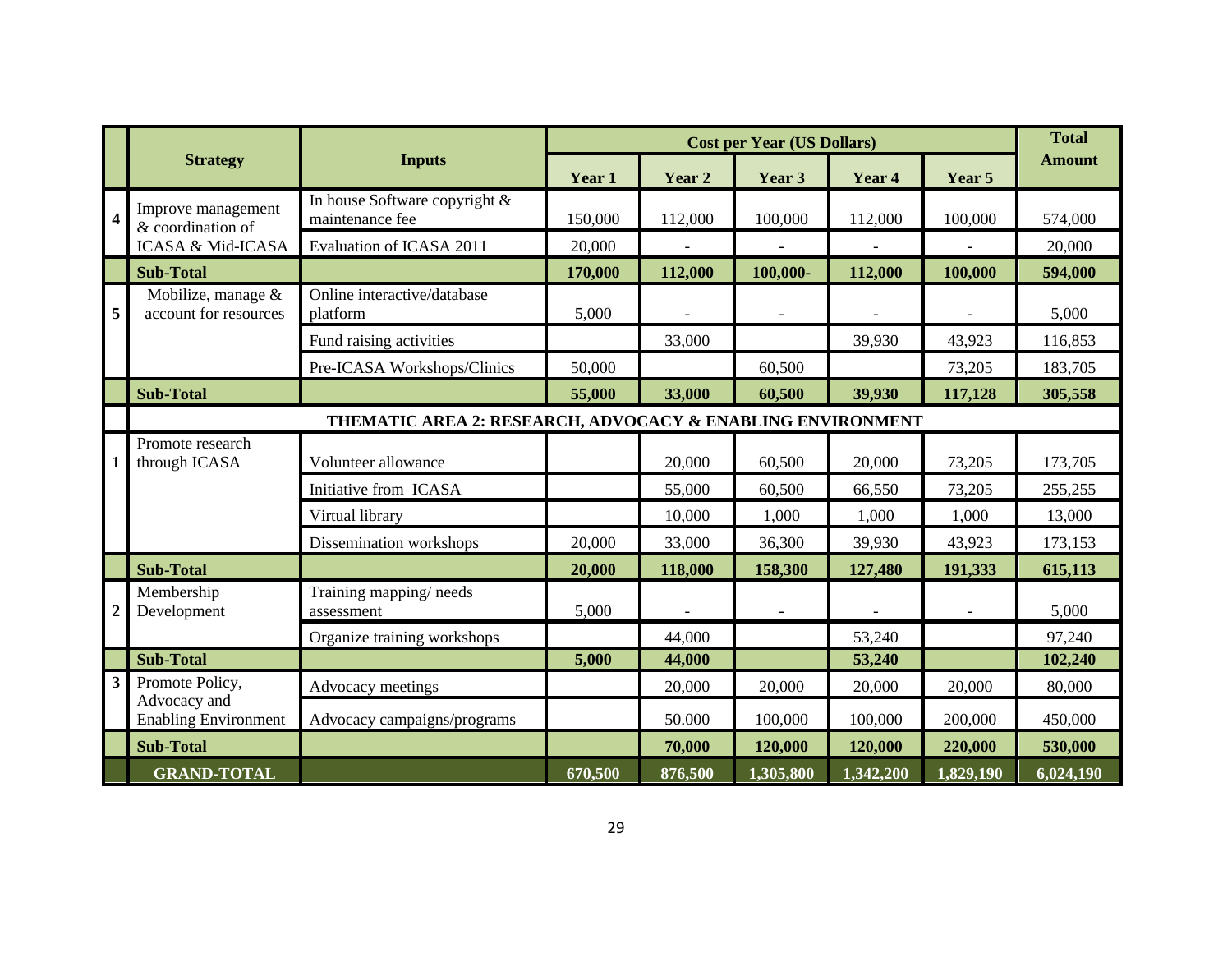## **CHAPTER EIGHT: CONCLUSION**

The Society for AIDS in Africa has over the past 20 years provided a forum for sharing knowledge on operations and scientific research in Africa through ICASA. ICASA has proven to be a solid platform for galvanizing support of stakeholders in Africa for increased advocacy at creating enabling environment to fight HIV and AIDS.

Although SAA has been beset with financial difficulties and inadequate capacity to effectively live up to its mandate, the Society is committed now than ever before to implement the strategies earmarked for implementation for a marked improvement in its response to fight HIV and AIDS on the continent.

SAA's role within the next five years will be challenging. It will harness the varied experiences of its leadership, and live a culture of efficiency, transparency and accountability to build trust and engender support from its stakeholders. SAA will continue to maintain good relationships with its existing partners, foster partnerships and collaborate with new ones to further promote research, advocacy and enabling environment in the African response to HIV and AIDS. The next five years will also focus on strengthening the institutional capacity of SAA, and enhancing its image.

The earmarked strategies and activities, coupled with adequate funding and the commitment of the Administrative Council and partners of SAA, will result in increased progress towards reducing new infections in Africa, and ultimately, the attainment of millennium development goal 4, 5 and 6.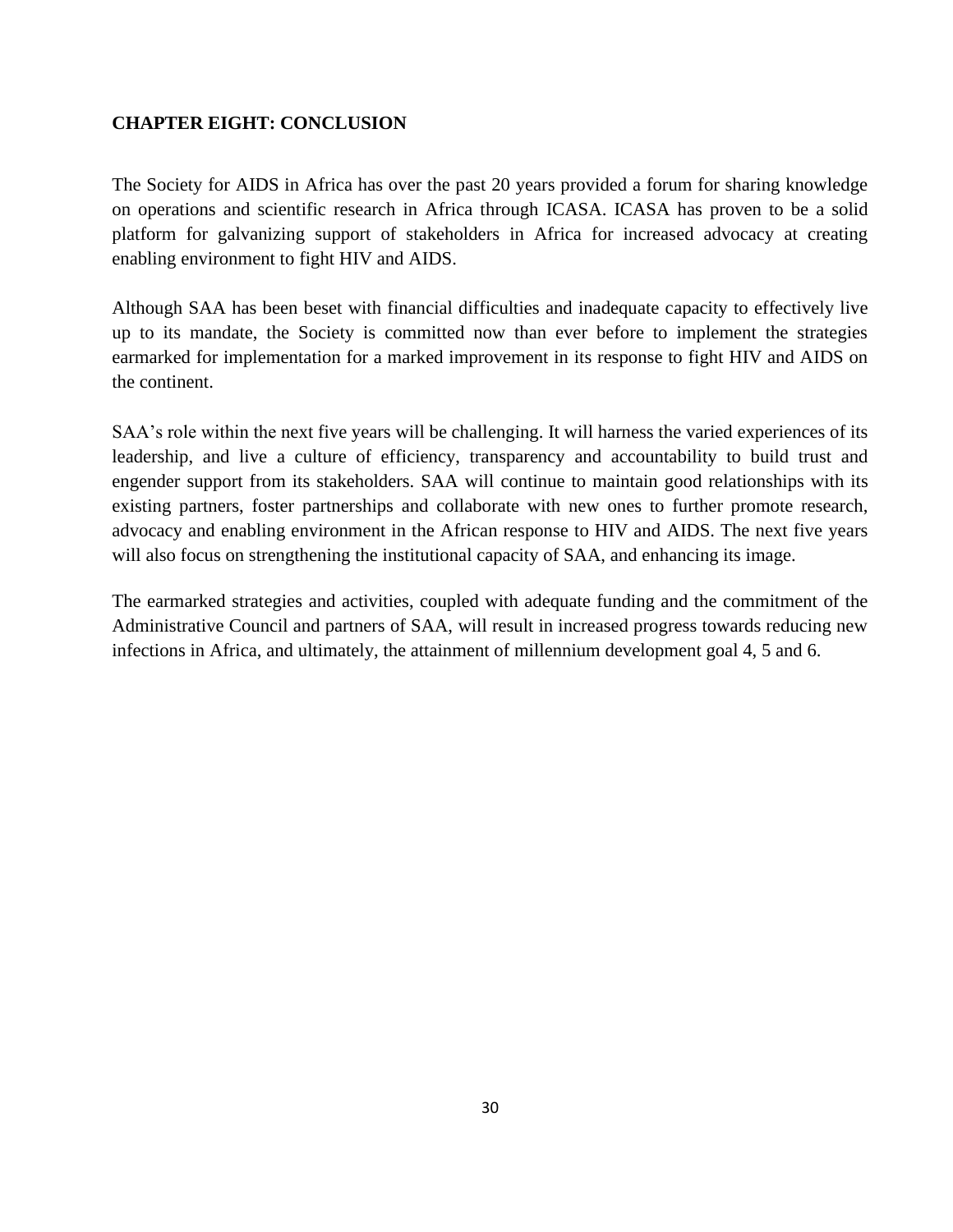#### **REFERENCES**

African Development Bank (2002). *Achieving the Millennium Development Goals in Africa, Progress, Prospects, and Policy Implications*

AMREF (2006). *Corporate Strategy on HIV and AIDS 2006-2010, Supporting Universal Access to HIV/AIDS Prevention, Care and Treatment in sub-Saharan Africa*

Ann May (2003). *Social and Economic Impacts of HIV/AIDS in Sub-Saharan Africa, with Specific Reference to Aging*

Bosu WK et al. (2009). *Modes of HIV transmission in West Africa: analysis of the distribution of new HIV infections in Ghana and recommendations for prevention.*

Bosu WK et al. (2009). *Modes of HIV transmission in West Africa: analysis of the distribution of new HIV infections in Ghana and recommendations for prevention.*

Commission on HIV/AIDS and Governance in Africa (2008). *"Securing our future" Report of the Commission on HIV/AIDS and Governance in Africa*. United Nations Economic Commission for Africa.

Denis P and Becker C (2006). *The HIV/AIDS Epidemic in Sub-Saharan Africa in a Historical Perspective*

Department of Health (2009). *2008 national antenatal sentinel HIV and syphilis prevalence survey, South Africa*. Pretoria, Department of Health.

Draft Constitution, Society for AIDS in Africa

Hodge Matthew (2004). *Fighting HIV/AIDS: A Strategic Review, Evaluation Working Paper*. Evaluation Office, UNICEF, New York.

IAS Secretariat (2009). *IAS Support to ICASA 2008, Final Report*

PEPFAR (2010). *Fiscal Year 2009: PEPFAR Operational Plan*

Population Division Department of Economic and Social Affairs (1998). *The demographic impact of HIV/AIDS, report on the technical meeting.* New York, United Nations Secretariat. Shisana O et al. (2009). *South African national HIV prevalence, incidence, behaviour and communications survey 2008: a turning tide among teenagers?* Cape Town, South Africa, HSRC Press.

SAA (2006). *Draft Strategic Framework*